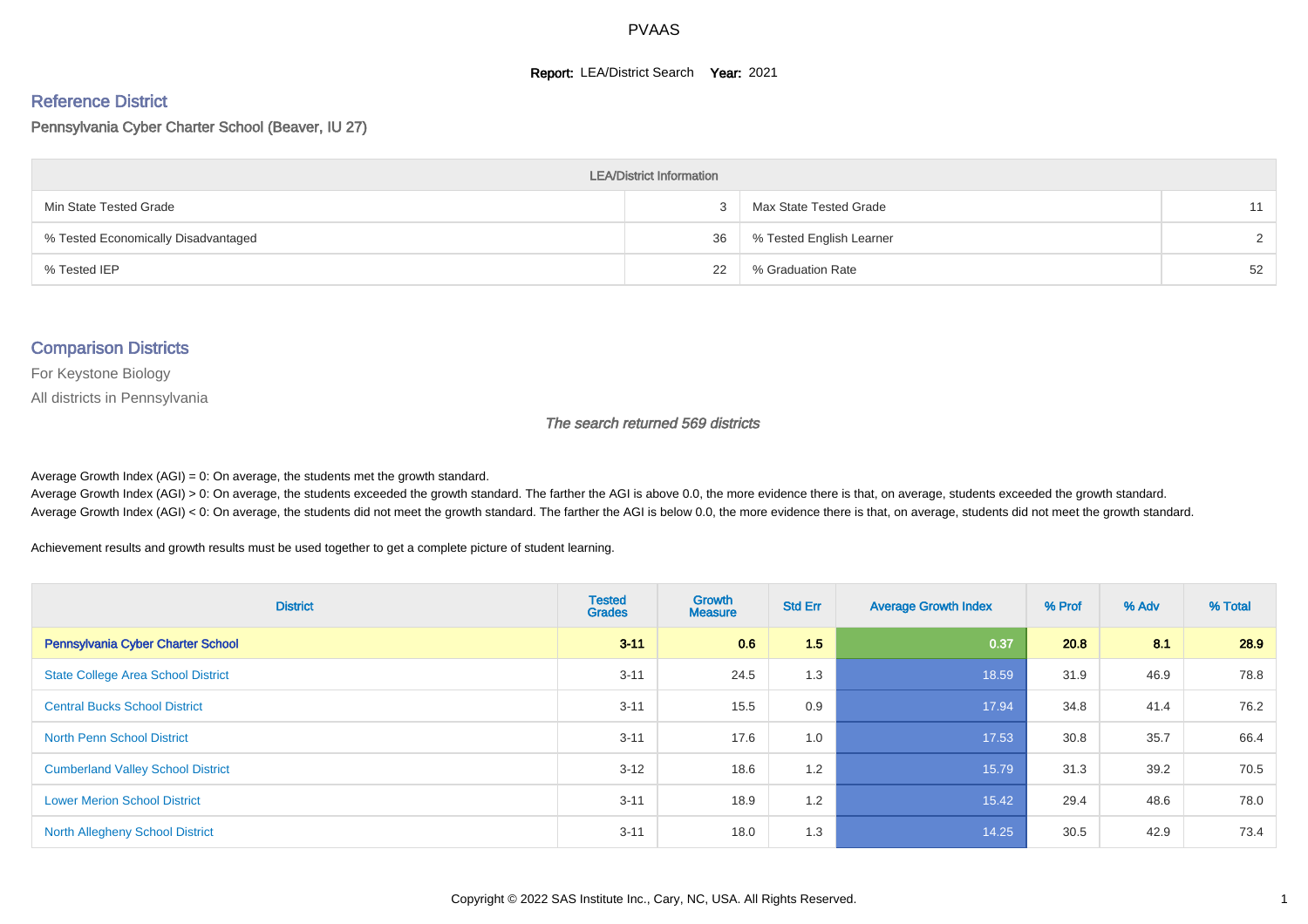| <b>District</b>                               | <b>Tested</b><br><b>Grades</b> | <b>Growth</b><br><b>Measure</b> | <b>Std Err</b> | <b>Average Growth Index</b> | % Prof | % Adv | % Total |
|-----------------------------------------------|--------------------------------|---------------------------------|----------------|-----------------------------|--------|-------|---------|
| Pennsylvania Cyber Charter School             | $3 - 11$                       | 0.6                             | 1.5            | 0.37                        | 20.8   | 8.1   | 28.9    |
| <b>Dallastown Area School District</b>        | $3 - 11$                       | 19.9                            | 1.4            | 14.14                       | 36.8   | 34.2  | 71.0    |
| <b>Spring-Ford Area School District</b>       | $3 - 11$                       | 16.6                            | 1.2            | 14.02                       | 30.4   | 45.3  | 75.7    |
| <b>Colonial School District</b>               | $3 - 11$                       | 22.1                            | 1.6            | 13.55                       | 27.2   | 43.5  | 70.6    |
| <b>Souderton Area School District</b>         | $3 - 11$                       | 18.5                            | 1.4            | 12.86                       | 39.2   | 31.2  | 70.4    |
| <b>Tyrone Area School District</b>            | $3 - 12$                       | 29.2                            | 2.3            | 12.86                       | 36.6   | 29.1  | 65.7    |
| <b>Council Rock School District</b>           | $3 - 11$                       | 13.5                            | 1.1            | 12.27                       | 32.0   | 35.4  | 67.4    |
| <b>Littlestown Area School District</b>       | $3 - 11$                       | 28.7                            | 2.4            | 11.83                       | 38.4   | 29.3  | 67.7    |
| <b>Warwick School District</b>                | $3 - 11$                       | 21.7                            | 1.8            | 11.76                       | 27.7   | 36.3  | 64.0    |
| <b>Hempfield School District</b>              | $3 - 11$                       | 13.4                            | 1.3            | 10.53                       | 29.9   | 36.8  | 66.7    |
| <b>Derry Township School District</b>         | $3 - 10$                       | 20.1                            | 2.0            | 10.20                       | 32.8   | 46.9  | 79.7    |
| <b>Loyalsock Township School District</b>     | $3 - 12$                       | 26.7                            | 2.7            | 9.92                        | 36.8   | 35.1  | 71.9    |
| New Hope-Solebury School District             | $3 - 11$                       | 28.8                            | 2.9            | 9.77                        | 31.6   | 50.0  | 81.6    |
| <b>Delaware Valley School District</b>        | $3 - 11$                       | 15.7                            | 1.6            | 9.62                        | 36.7   | 32.1  | 68.8    |
| Fox Chapel Area School District               | $3 - 11$                       | 17.6                            | 1.9            | 9.47                        | 22.9   | 52.0  | 74.9    |
| <b>Wayne Highlands School District</b>        | $3 - 11$                       | 22.5                            | 2.5            | 9.16                        | 33.8   | 40.4  | 74.2    |
| <b>Unionville-Chadds Ford School District</b> | $3 - 11$                       | 15.8                            | 1.7            | 9.12                        | 31.2   | 48.0  | 79.2    |
| Palmyra Area School District                  | $3 - 11$                       | 16.2                            | 1.8            | 9.02                        | 38.8   | 34.0  | 72.8    |
| <b>Marple Newtown School District</b>         | $3 - 11$                       | 20.6                            | 2.3            | 8.95                        | 31.1   | 42.7  | 73.8    |
| <b>Central York School District</b>           | $3 - 12$                       | 12.9                            | 1.5            | 8.64                        | 31.4   | 24.1  | 55.5    |
| <b>Saucon Valley School District</b>          | $3 - 11$                       | 18.9                            | 2.2            | 8.48                        | 26.0   | 39.6  | 65.6    |
| Southern York County School District          | $3 - 11$                       | 15.5                            | 1.8            | 8.48                        | 37.6   | 29.2  | 66.8    |
| <b>Upper Darby School District</b>            | $3 - 12$                       | 11.2                            | 1.4            | 8.28                        | 23.8   | 11.8  | 35.6    |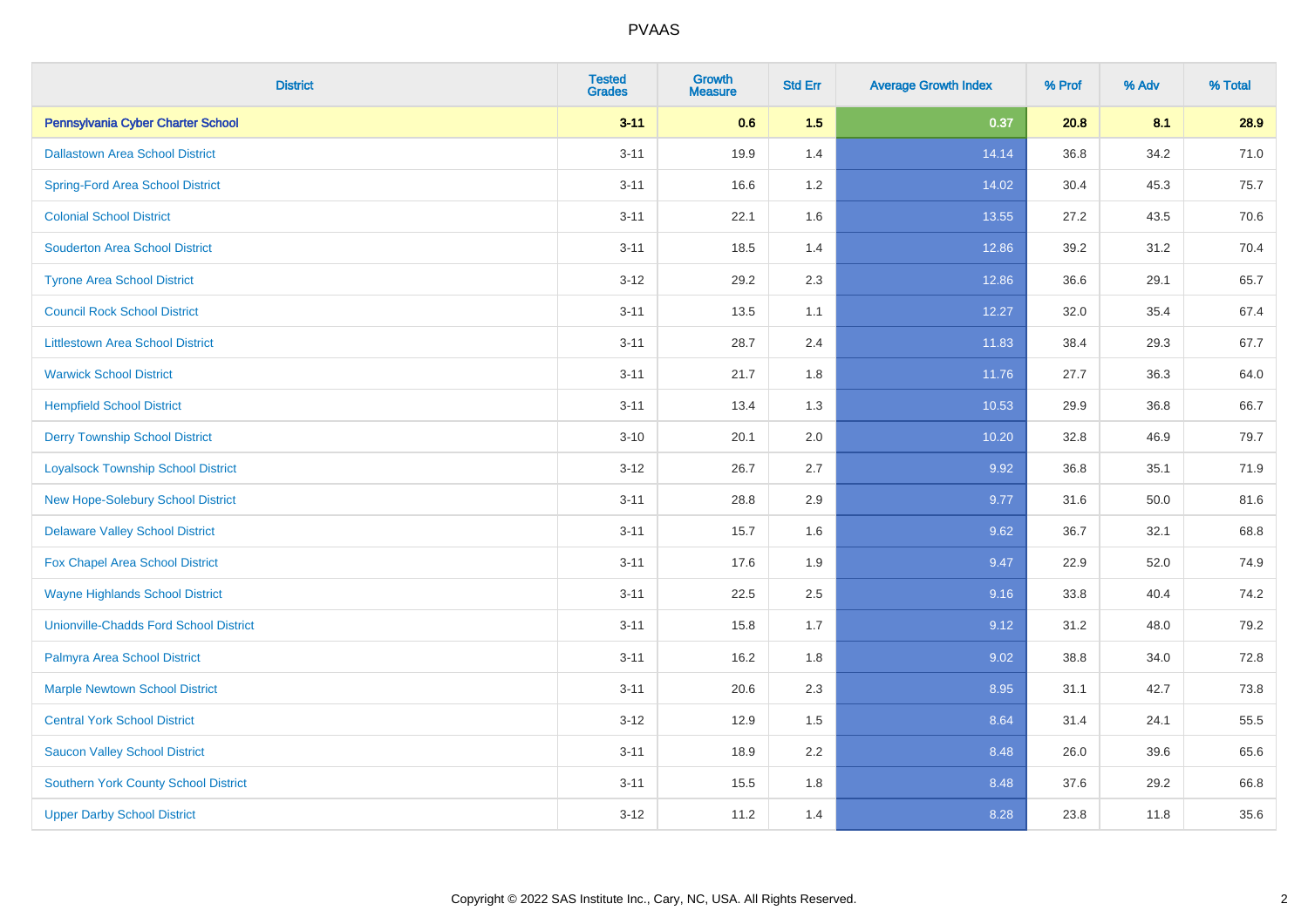| <b>District</b>                           | <b>Tested</b><br><b>Grades</b> | <b>Growth</b><br><b>Measure</b> | <b>Std Err</b> | <b>Average Growth Index</b> | % Prof | % Adv | % Total |
|-------------------------------------------|--------------------------------|---------------------------------|----------------|-----------------------------|--------|-------|---------|
| Pennsylvania Cyber Charter School         | $3 - 11$                       | 0.6                             | 1.5            | 0.37                        | 20.8   | 8.1   | 28.9    |
| <b>Collegium Charter School</b>           | $3 - 10$                       | 21.2                            | 2.6            | 8.18                        | 25.4   | 16.4  | 41.8    |
| <b>Peters Township School District</b>    | $3 - 11$                       | 14.1                            | 1.7            | 8.16                        | 35.2   | 41.6  | 76.8    |
| <b>Upper Saint Clair School District</b>  | $3 - 11$                       | 13.8                            | 1.8            | 7.86                        | 32.2   | 44.5  | 76.7    |
| <b>Mifflin County School District</b>     | $3 - 11$                       | 12.3                            | 1.6            | 7.69                        | 35.1   | 15.1  | 50.3    |
| <b>East Penn School District</b>          | $3 - 11$                       | 8.9                             | 1.2            | 7.61                        | 32.8   | 26.4  | 59.2    |
| <b>Manheim Township School District</b>   | $3 - 12$                       | 10.9                            | 1.5            | 7.51                        | 30.9   | 31.0  | 61.9    |
| <b>Mountain View School District</b>      | $3 - 11$                       | 24.2                            | 3.4            | 7.20                        | 45.8   | 37.3  | 83.0    |
| <b>Danville Area School District</b>      | $3 - 11$                       | 18.4                            | 2.6            | 7.19                        | 32.0   | 46.1  | 78.1    |
| <b>Upper Merion Area School District</b>  | $3 - 11$                       | 14.0                            | 2.0            | 7.15                        | 34.4   | 32.6  | 67.0    |
| <b>Whitehall-Coplay School District</b>   | $3 - 11$                       | 11.8                            | 1.7            | 7.06                        | 32.3   | 21.7  | 54.0    |
| <b>Camp Hill School District</b>          | $3 - 12$                       | 20.7                            | 2.9            | 7.00                        | 32.3   | 41.4  | 73.7    |
| <b>Methacton School District</b>          | $3 - 11$                       | 11.0                            | 1.6            | 6.94                        | 36.0   | 33.6  | 69.6    |
| <b>Millcreek Township School District</b> | $3 - 11$                       | 9.1                             | 1.4            | 6.61                        | 34.5   | 30.1  | 64.6    |
| <b>Neshaminy School District</b>          | $3 - 11$                       | 8.6                             | 1.3            | 6.56                        | 31.3   | 23.9  | 55.2    |
| <b>Manheim Central School District</b>    | $3 - 11$                       | 12.8                            | 2.0            | 6.52                        | 27.8   | 35.4  | 63.2    |
| <b>Cocalico School District</b>           | $3 - 11$                       | 12.3                            | 1.9            | 6.48                        | 28.2   | 32.3  | 60.5    |
| <b>Armstrong School District</b>          | $3 - 11$                       | 9.8                             | 1.6            | 6.22                        | 32.8   | 24.6  | 57.4    |
| <b>Tuscarora School District</b>          | $3 - 11$                       | 13.4                            | 2.2            | 6.20                        | 37.1   | 26.3  | 63.4    |
| <b>Franklin Regional School District</b>  | $3 - 11$                       | 11.3                            | 1.8            | 6.13                        | 30.0   | 35.0  | 65.0    |
| <b>Agora Cyber Charter School</b>         | $3 - 11$                       | 14.6                            | 2.4            | 6.03                        | 24.7   | 19.5  | 44.2    |
| <b>Indiana Area School District</b>       | $3 - 11$                       | 12.0                            | 2.0            | 5.98                        | 30.0   | 30.4  | 60.3    |
| <b>Punxsutawney Area School District</b>  | $3 - 11$                       | 15.8                            | 2.7            | 5.83                        | 18.6   | 29.0  | 47.6    |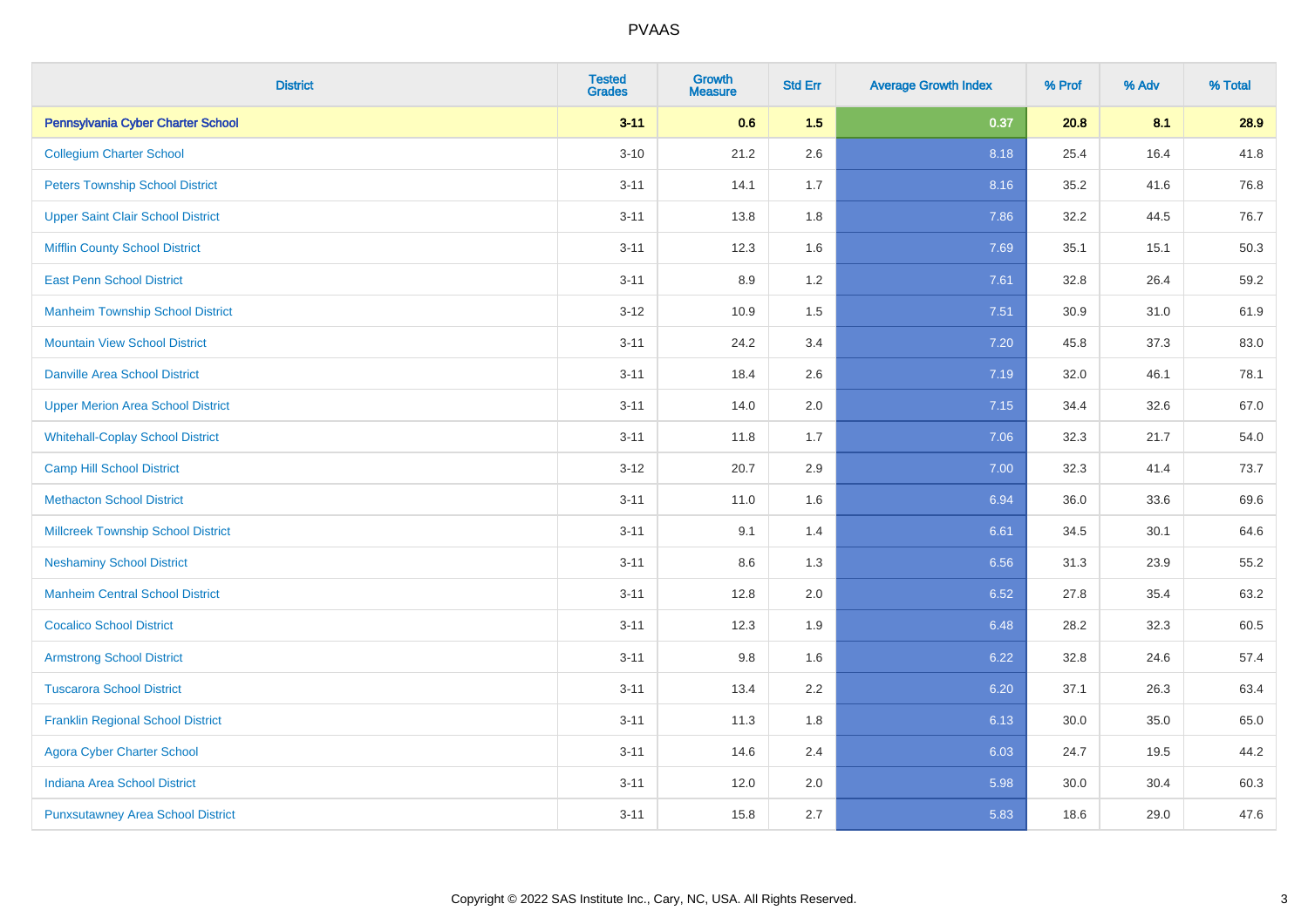| <b>District</b>                              | <b>Tested</b><br><b>Grades</b> | <b>Growth</b><br><b>Measure</b> | <b>Std Err</b> | <b>Average Growth Index</b> | % Prof | % Adv | % Total |
|----------------------------------------------|--------------------------------|---------------------------------|----------------|-----------------------------|--------|-------|---------|
| Pennsylvania Cyber Charter School            | $3 - 11$                       | 0.6                             | 1.5            | 0.37                        | 20.8   | 8.1   | 28.9    |
| <b>Blue Mountain School District</b>         | $3 - 10$                       | 12.2                            | 2.1            | 5.81                        | 30.7   | 26.1  | 56.8    |
| <b>Harbor Creek School District</b>          | $3 - 11$                       | 13.4                            | 2.3            | 5.80                        | 34.5   | 40.7  | 75.2    |
| <b>Pequea Valley School District</b>         | $3 - 11$                       | 18.0                            | 3.1            | 5.74                        | 29.2   | 37.5  | 66.7    |
| <b>Lampeter-Strasburg School District</b>    | $3 - 12$                       | 11.0                            | 1.9            | 5.69                        | 35.4   | 32.3  | 67.7    |
| <b>Hermitage School District</b>             | $3 - 12$                       | 14.0                            | 2.5            | 5.59                        | 34.0   | 27.0  | 61.0    |
| <b>Pine-Richland School District</b>         | $3 - 11$                       | 9.3                             | 1.7            | 5.56                        | 42.3   | 35.8  | 78.1    |
| <b>Lake-Lehman School District</b>           | $3 - 11$                       | 14.9                            | 2.8            | 5.34                        | 25.8   | 22.5  | 48.3    |
| <b>Penns Valley Area School District</b>     | $3 - 12$                       | 14.1                            | 2.6            | 5.33                        | 29.6   | 23.3  | 52.9    |
| <b>Avon Grove School District</b>            | $3 - 10$                       | 7.6                             | 1.4            | 5.29                        | 33.7   | 33.2  | 67.0    |
| <b>Cornwall-Lebanon School District</b>      | $3 - 11$                       | 8.2                             | 1.6            | 5.24                        | 28.0   | 20.5  | 48.6    |
| <b>West Branch Area School District</b>      | $3 - 11$                       | 17.0                            | 3.3            | 5.20                        | 47.1   | 19.1  | 66.2    |
| <b>Fleetwood Area School District</b>        | $3 - 10$                       | 10.4                            | 2.0            | 5.19                        | 31.7   | 25.8  | 57.5    |
| <b>Pennridge School District</b>             | $3 - 10$                       | 7.4                             | 1.5            | 5.10                        | 32.0   | 27.6  | 59.6    |
| Pen Argyl Area School District               | $3 - 12$                       | 12.8                            | 2.5            | 5.10                        | 28.5   | 23.8  | 52.3    |
| <b>Berlin Brothersvalley School District</b> | $3 - 11$                       | 19.6                            | 4.0            | 4.93                        | 28.3   | 41.3  | 69.6    |
| <b>Easton Area School District</b>           | $3 - 12$                       | 6.3                             | 1.3            | 4.91                        | 24.1   | 13.0  | 37.1    |
| <b>Quaker Valley School District</b>         | $3 - 11$                       | 12.2                            | 2.5            | 4.90                        | 39.5   | 26.4  | 65.9    |
| <b>Belle Vernon Area School District</b>     | $3 - 11$                       | 11.1                            | 2.3            | 4.88                        | 31.6   | 25.4  | 57.1    |
| <b>Lehighton Area School District</b>        | $3 - 11$                       | 11.4                            | 2.4            | 4.84                        | 30.5   | 24.9  | 55.3    |
| <b>Iroquois School District</b>              | $3 - 11$                       | 13.6                            | 2.8            | 4.83                        | 33.3   | 16.0  | 49.4    |
| <b>Penn Manor School District</b>            | $3 - 11$                       | 7.1                             | 1.5            | 4.82                        | 26.7   | 20.5  | 47.2    |
| <b>Lakeland School District</b>              | $3 - 11$                       | 13.3                            | 2.8            | 4.80                        | 22.2   | 21.2  | 43.4    |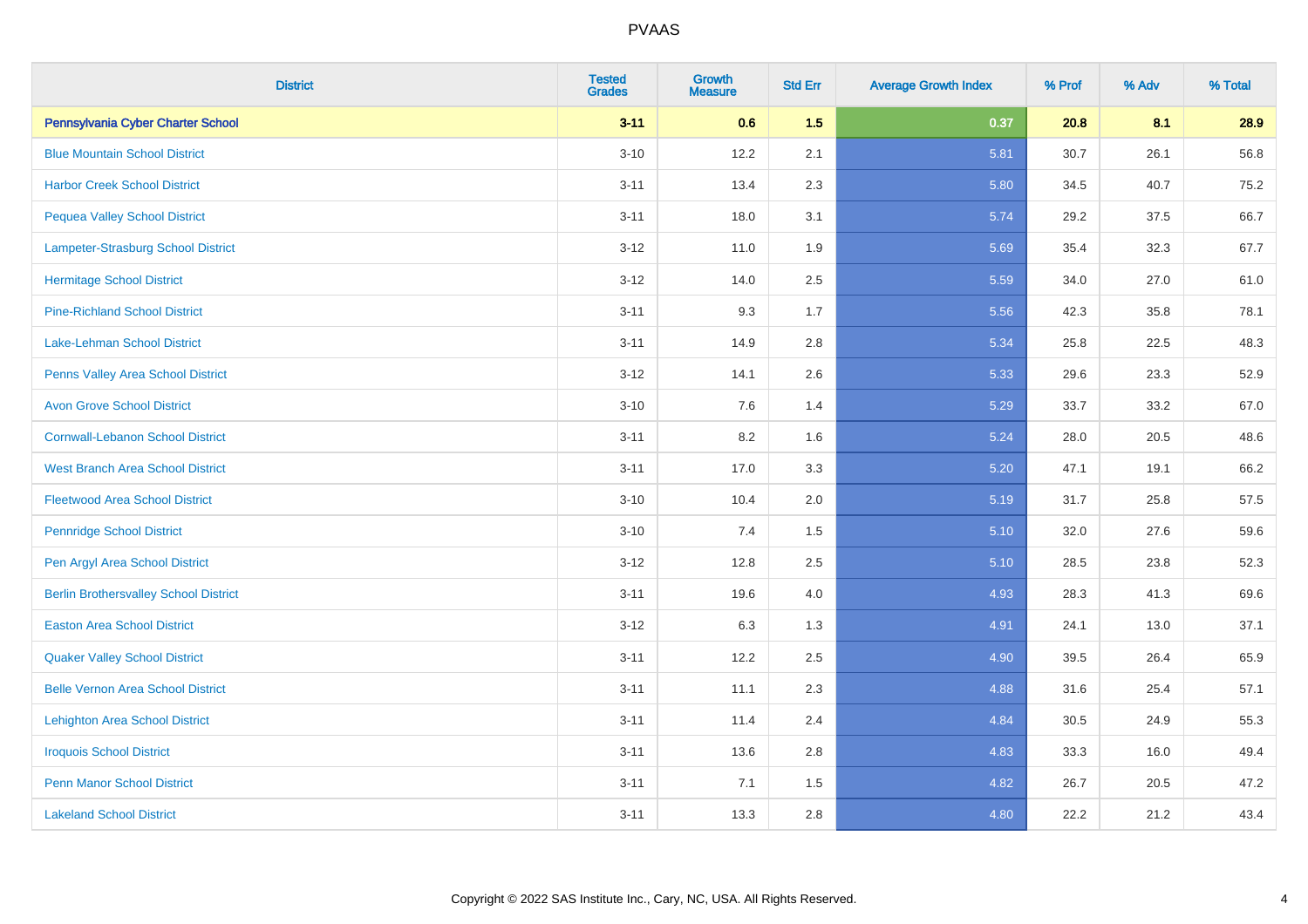| <b>District</b>                                | <b>Tested</b><br><b>Grades</b> | <b>Growth</b><br><b>Measure</b> | <b>Std Err</b> | <b>Average Growth Index</b> | % Prof | % Adv | % Total |
|------------------------------------------------|--------------------------------|---------------------------------|----------------|-----------------------------|--------|-------|---------|
| Pennsylvania Cyber Charter School              | $3 - 11$                       | 0.6                             | 1.5            | 0.37                        | 20.8   | 8.1   | 28.9    |
| <b>West Perry School District</b>              | $3 - 11$                       | 11.0                            | 2.3            | 4.76                        | 26.9   | 20.5  | 47.4    |
| <b>Stroudsburg Area School District</b>        | $3 - 11$                       | 7.5                             | 1.6            | 4.70                        | 30.4   | 18.3  | 48.7    |
| Northern York County School District           | $3 - 11$                       | 8.4                             | 1.8            | 4.63                        | 24.3   | 23.1  | 47.4    |
| <b>Conewago Valley School District</b>         | $3 - 12$                       | 7.6                             | 1.7            | 4.46                        | 41.3   | 19.4  | 60.6    |
| <b>Montrose Area School District</b>           | $3 - 10$                       | 12.3                            | 2.8            | 4.41                        | 37.8   | 28.9  | 66.7    |
| <b>Pennsbury School District</b>               | $3 - 11$                       | 5.6                             | 1.3            | 4.38                        | 37.7   | 27.7  | 65.4    |
| <b>Lower Moreland Township School District</b> | $3 - 11$                       | 8.7                             | 2.0            | 4.35                        | 38.2   | 33.2  | 71.4    |
| <b>West Allegheny School District</b>          | $3 - 12$                       | 8.6                             | 2.0            | 4.34                        | 37.3   | 27.2  | 64.5    |
| <b>Coudersport Area School District</b>        | $3 - 11$                       | 14.8                            | 3.4            | 4.33                        | 34.7   | 28.0  | 62.7    |
| Maritime Academy Charter School                | $3 - 10$                       | 13.2                            | 3.1            | 4.29                        | 24.0   | 1.3   | 25.3    |
| <b>Wallenpaupack Area School District</b>      | $3 - 11$                       | 8.8                             | 2.1            | 4.28                        | 28.5   | 18.9  | 47.4    |
| Pennsylvania Leadership Charter School         | $3 - 11$                       | 8.0                             | 1.9            | 4.22                        | 33.1   | 27.8  | 60.9    |
| <b>Elizabethtown Area School District</b>      | $3 - 12$                       | 7.1                             | 1.7            | 4.19                        | 36.4   | 27.6  | 64.0    |
| <b>Laurel School District</b>                  | $3 - 11$                       | 13.0                            | 3.1            | 4.19                        | 30.3   | 15.7  | 46.1    |
| <b>Valley View School District</b>             | $3 - 11$                       | 9.3                             | 2.2            | 4.18                        | 26.6   | 23.1  | 49.7    |
| <b>Ephrata Area School District</b>            | $3 - 11$                       | $6.8\,$                         | 1.7            | 4.08                        | 31.6   | 17.1  | 48.8    |
| Downingtown Area School District               | $3 - 11$                       | 4.4                             | 1.1            | 4.06                        | 30.1   | 32.0  | 62.2    |
| <b>Radnor Township School District</b>         | $3 - 12$                       | 7.5                             | 1.9            | 4.03                        | 33.0   | 38.3  | 71.3    |
| <b>Abington Heights School District</b>        | $3 - 11$                       | $6.7\,$                         | 1.7            | 4.00                        | 33.8   | 31.7  | 65.5    |
| Phoenixville Area School District              | $3 - 11$                       | 7.3                             | 1.8            | 3.96                        | 32.3   | 27.6  | 59.8    |
| <b>Dallas School District</b>                  | $3 - 11$                       | 8.1                             | 2.1            | 3.87                        | 32.4   | 22.4  | 54.8    |
| <b>Warrior Run School District</b>             | $3 - 11$                       | 10.5                            | 2.7            | 3.86                        | 34.1   | 16.8  | 50.9    |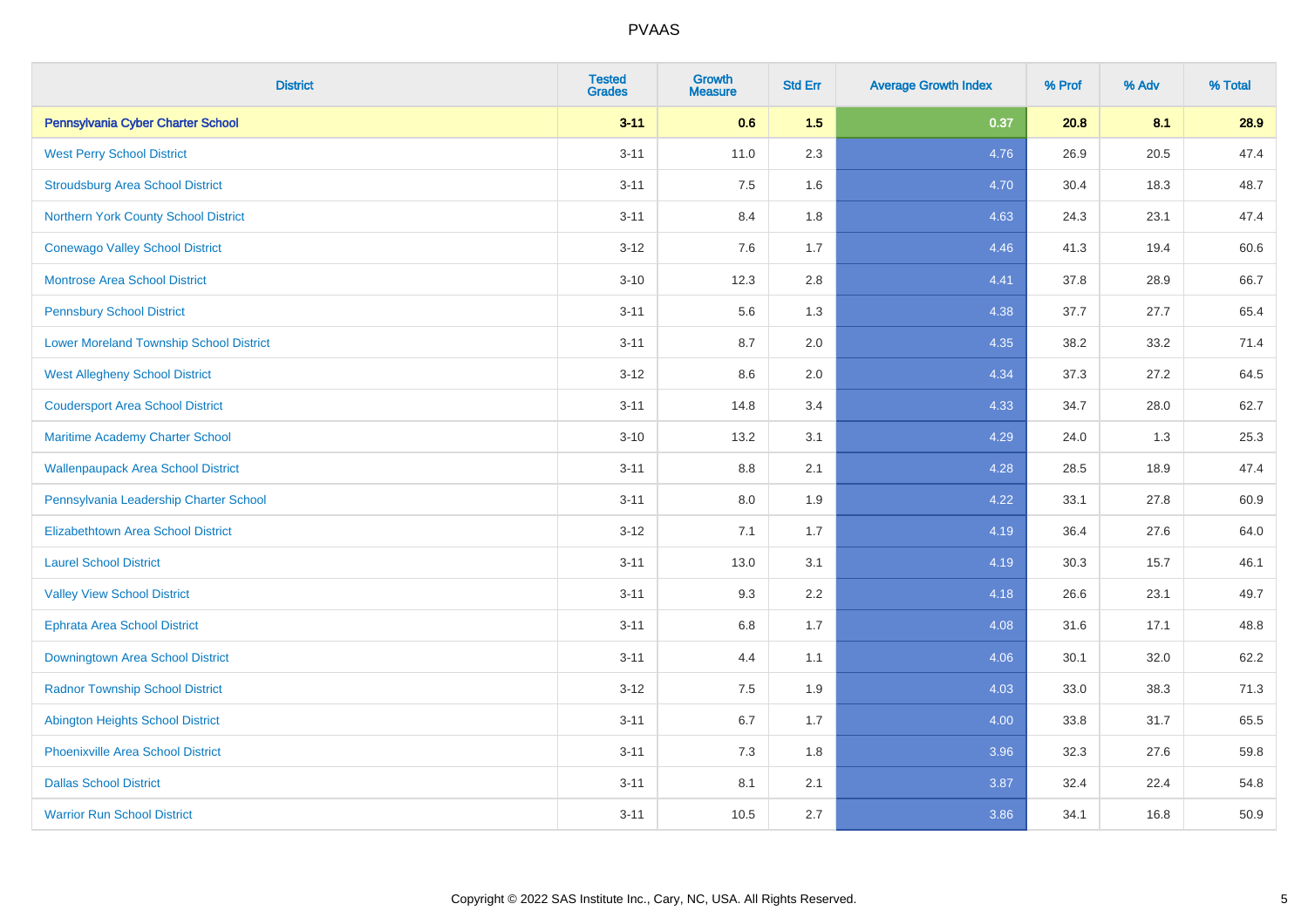| <b>District</b>                            | <b>Tested</b><br><b>Grades</b> | <b>Growth</b><br><b>Measure</b> | <b>Std Err</b> | <b>Average Growth Index</b> | % Prof | % Adv | % Total |
|--------------------------------------------|--------------------------------|---------------------------------|----------------|-----------------------------|--------|-------|---------|
| Pennsylvania Cyber Charter School          | $3 - 11$                       | 0.6                             | 1.5            | 0.37                        | 20.8   | 8.1   | 28.9    |
| <b>Hazleton Area School District</b>       | $3 - 11$                       | 6.0                             | 1.6            | 3.85                        | 20.5   | 9.0   | 29.5    |
| <b>Juniata County School District</b>      | $3 - 12$                       | 7.7                             | 2.0            | 3.81                        | 22.9   | 18.9  | 41.8    |
| <b>Hampton Township School District</b>    | $3 - 11$                       | 7.4                             | 2.0            | 3.79                        | 37.9   | 39.2  | 77.0    |
| <b>Dover Area School District</b>          | $3 - 12$                       | 7.1                             | 1.9            | 3.78                        | 33.0   | 18.7  | 51.7    |
| <b>Spring Cove School District</b>         | $3 - 11$                       | 9.1                             | 2.4            | 3.77                        | 31.8   | 25.4  | 57.1    |
| <b>Reading School District</b>             | $3 - 11$                       | 4.3                             | 1.2            | 3.71                        | 16.8   | 6.0   | 22.8    |
| <b>William Penn School District</b>        | $3 - 12$                       | 7.0                             | 1.9            | 3.61                        | 14.0   | 7.2   | 21.3    |
| <b>Tredyffrin-Easttown School District</b> | $3 - 10$                       | 8.7                             | 2.4            | 3.57                        | 35.2   | 35.8  | 71.0    |
| Oil City Area School District              | $3 - 11$                       | 8.6                             | 2.4            | 3.56                        | 29.1   | 13.1  | 42.2    |
| <b>York Suburban School District</b>       | $3 - 11$                       | 7.4                             | 2.1            | 3.55                        | 24.9   | 31.2  | 56.1    |
| North Pocono School District               | $3 - 11$                       | 13.1                            | 3.7            | 3.54                        | 31.4   | 33.3  | 64.7    |
| <b>Mars Area School District</b>           | $3 - 10$                       | 6.6                             | 1.9            | 3.45                        | 36.7   | 32.4  | 69.1    |
| <b>Fairview School District</b>            | $3 - 11$                       | 8.3                             | 2.4            | 3.43                        | 41.9   | 34.9  | 76.7    |
| <b>Wilmington Area School District</b>     | $3 - 11$                       | 11.1                            | 3.3            | 3.37                        | 29.8   | 26.2  | 56.0    |
| <b>Conrad Weiser Area School District</b>  | $3 - 11$                       | 7.1                             | 2.1            | 3.34                        | 28.2   | 14.4  | 42.6    |
| <b>Bellefonte Area School District</b>     | $3 - 11$                       | 6.7                             | 2.0            | 3.34                        | 28.8   | 21.5  | 50.2    |
| <b>Kutztown Area School District</b>       | $3 - 12$                       | 9.3                             | 2.8            | 3.34                        | 38.5   | 14.6  | 53.2    |
| South Fayette Township School District     | $3 - 11$                       | 6.0                             | 1.8            | 3.33                        | 32.2   | 38.3  | 70.5    |
| <b>Steel Valley School District</b>        | $3 - 11$                       | 11.1                            | 3.3            | 3.33                        | 34.8   | 10.1  | 44.9    |
| <b>Upper Dauphin Area School District</b>  | $3 - 11$                       | 16.5                            | 5.1            | 3.26                        | 37.5   | 26.8  | 64.3    |
| <b>Penncrest School District</b>           | $3 - 11$                       | 6.0                             | 1.9            | 3.24                        | 31.1   | 16.9  | 48.0    |
| <b>Apollo-Ridge School District</b>        | $3 - 12$                       | 9.5                             | 3.0            | 3.23                        | 34.0   | 9.4   | 43.4    |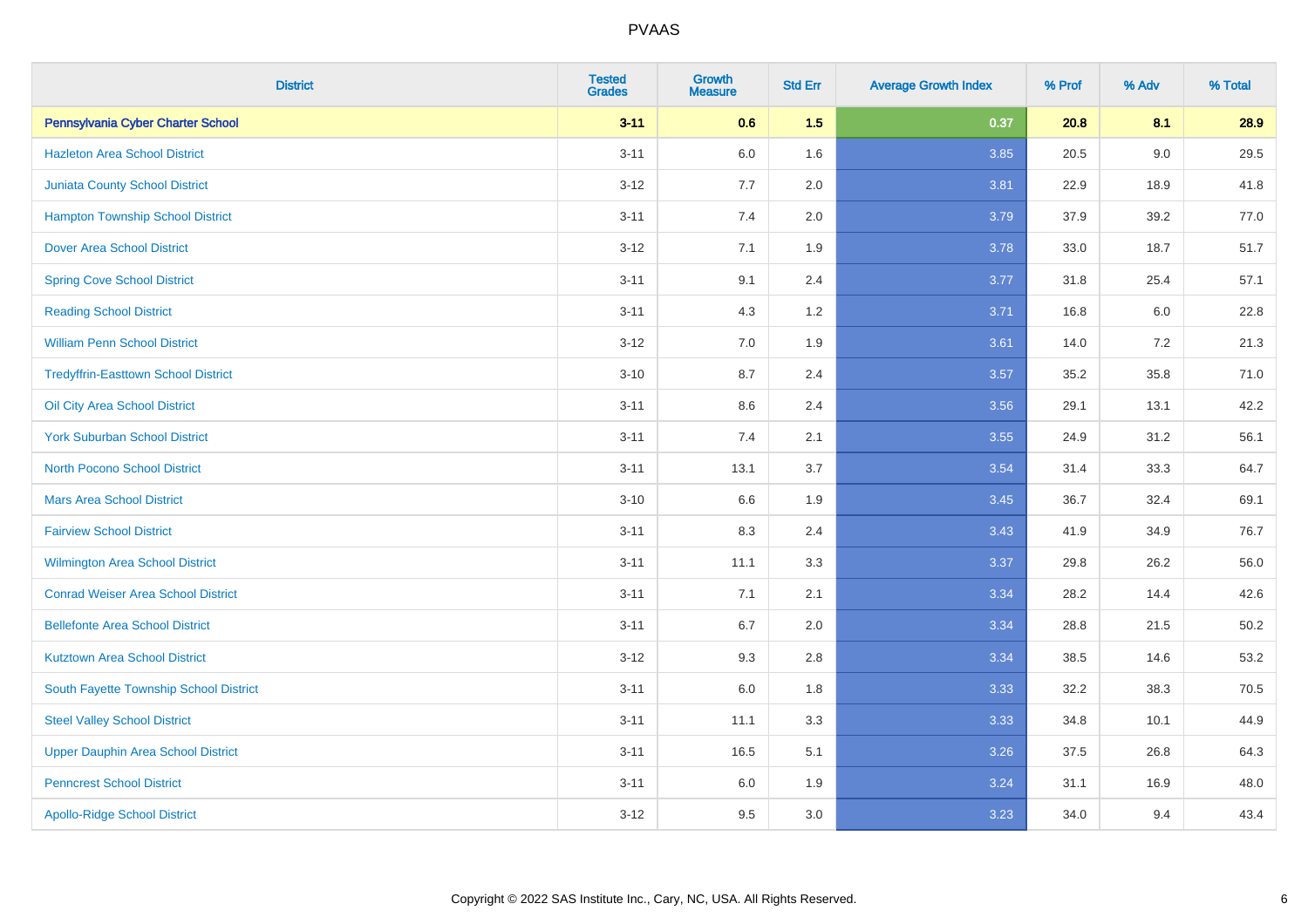| <b>District</b>                                    | <b>Tested</b><br><b>Grades</b> | <b>Growth</b><br><b>Measure</b> | <b>Std Err</b> | <b>Average Growth Index</b> | % Prof | % Adv | % Total |
|----------------------------------------------------|--------------------------------|---------------------------------|----------------|-----------------------------|--------|-------|---------|
| Pennsylvania Cyber Charter School                  | $3 - 11$                       | 0.6                             | 1.5            | 0.37                        | 20.8   | 8.1   | 28.9    |
| <b>Avon Grove Charter School</b>                   | $3 - 11$                       | 9.8                             | 3.1            | 3.18                        | 32.4   | 26.0  | 58.4    |
| 21st Century Cyber Charter School                  | $6 - 12$                       | 6.6                             | 2.1            | 3.16                        | 29.0   | 21.8  | 50.8    |
| <b>Greenwood School District</b>                   | $3 - 11$                       | 11.3                            | 3.6            | 3.14                        | 31.2   | 32.8  | 63.9    |
| Capital Area School for the Arts Charter School    | $9 - 11$                       | 14.2                            | 4.5            | 3.13                        | 27.5   | 30.0  | 57.5    |
| <b>Kane Area School District</b>                   | $3 - 10$                       | 8.8                             | 2.9            | 3.07                        | 31.4   | 19.8  | 51.2    |
| <b>Upper Perkiomen School District</b>             | $3 - 11$                       | 5.7                             | 1.9            | 3.04                        | 25.4   | 19.9  | 45.4    |
| <b>Lower Dauphin School District</b>               | $3 - 11$                       | 5.3                             | 1.8            | 3.03                        | 30.6   | 26.8  | 57.5    |
| <b>Allegheny-Clarion Valley School District</b>    | $3 - 10$                       | 12.3                            | 4.1            | 3.03                        | 33.3   | 19.0  | 52.4    |
| <b>Line Mountain School District</b>               | $3 - 11$                       | 11.7                            | 3.9            | 3.01                        | 40.4   | 42.3  | 82.7    |
| <b>Bald Eagle Area School District</b>             | $3 - 11$                       | 7.6                             | 2.5            | 3.00                        | 31.6   | 15.6  | 47.3    |
| <b>Canton Area School District</b>                 | $3 - 11$                       | 8.4                             | 2.9            | 2.92                        | 13.8   | 23.0  | 36.8    |
| <b>South Butler County School District</b>         | $3 - 10$                       | 6.3                             | 2.2            | 2.80                        | 37.8   | 19.2  | 57.0    |
| <b>Great Valley School District</b>                | $3 - 11$                       | 5.4                             | 2.0            | 2.77                        | 33.8   | 33.5  | 67.3    |
| <b>Donegal School District</b>                     | $3 - 12$                       | 5.9                             | 2.2            | 2.72                        | 34.1   | 23.1  | 57.2    |
| <b>Tamaqua Area School District</b>                | $3 - 12$                       | 6.5                             | 2.4            | 2.72                        | 34.3   | 17.5  | 51.8    |
| <b>Crawford Central School District</b>            | $3 - 11$                       | 5.7                             | 2.1            | 2.71                        | 26.4   | 15.8  | 42.1    |
| Saint Marys Area School District                   | $3 - 11$                       | 6.0                             | 2.2            | 2.69                        | 35.4   | 18.3  | 53.7    |
| <b>Bedford Area School District</b>                | $3 - 11$                       | 6.4                             | 2.4            | 2.68                        | 31.0   | 20.6  | 51.6    |
| <b>Commonwealth Charter Academy Charter School</b> | $3 - 10$                       | 4.2                             | 1.6            | 2.68                        | 27.0   | 15.6  | 42.5    |
| <b>Palisades School District</b>                   | $3 - 11$                       | 7.7                             | 2.9            | 2.66                        | 27.8   | 20.3  | 48.1    |
| <b>Northern Tioga School District</b>              | $3 - 12$                       | 6.8                             | 2.6            | 2.64                        | 25.0   | 16.9  | 41.9    |
| <b>Homer-Center School District</b>                | $3 - 11$                       | 8.8                             | 3.5            | 2.53                        | 38.0   | 17.7  | 55.8    |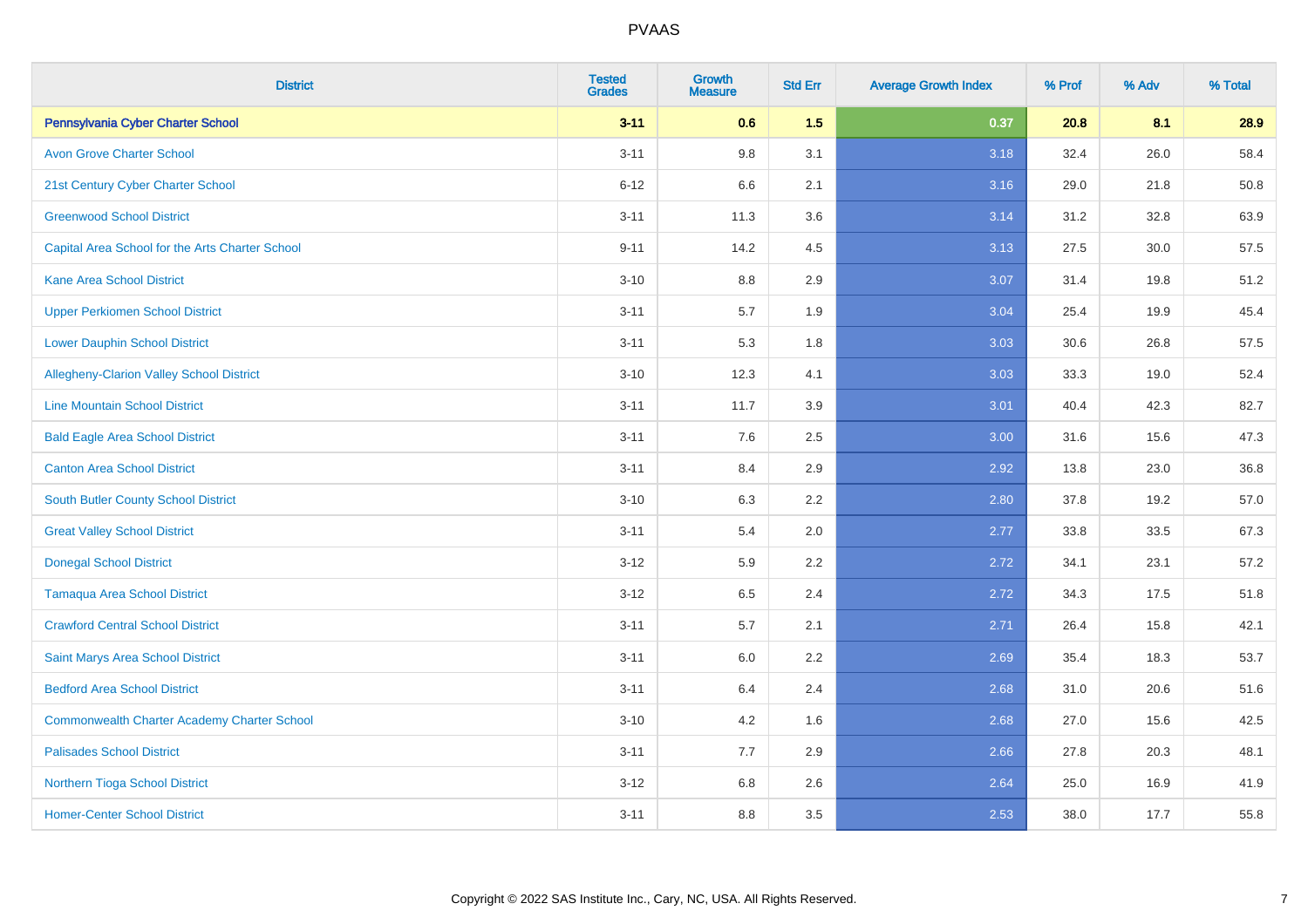| <b>District</b>                                | <b>Tested</b><br><b>Grades</b> | <b>Growth</b><br><b>Measure</b> | <b>Std Err</b> | <b>Average Growth Index</b> | % Prof | % Adv | % Total |
|------------------------------------------------|--------------------------------|---------------------------------|----------------|-----------------------------|--------|-------|---------|
| Pennsylvania Cyber Charter School              | $3 - 11$                       | 0.6                             | 1.5            | 0.37                        | 20.8   | 8.1   | 28.9    |
| Northern Lehigh School District                | $3 - 12$                       | 6.1                             | 2.5            | 2.42                        | 21.4   | 18.0  | 39.3    |
| <b>Bentworth School District</b>               | $3 - 11$                       | 7.0                             | 3.0            | 2.36                        | 26.6   | 17.0  | 43.6    |
| <b>Red Lion Area School District</b>           | $3 - 11$                       | 4.5                             | 1.9            | 2.31                        | 32.3   | 21.5  | 53.8    |
| Huntingdon Area School District                | $3 - 11$                       | 5.8                             | 2.6            | 2.28                        | 27.8   | 17.4  | 45.2    |
| <b>Brandywine Heights Area School District</b> | $3 - 11$                       | 5.8                             | 2.6            | 2.27                        | 27.7   | 28.6  | 56.2    |
| East Pennsboro Area School District            | $3 - 11$                       | 4.8                             | 2.1            | 2.26                        | 36.8   | 16.9  | 53.7    |
| <b>Wallingford-Swarthmore School District</b>  | $3 - 10$                       | 5.0                             | 2.2            | 2.25                        | 33.3   | 37.1  | 70.4    |
| <b>Glendale School District</b>                | $3 - 10$                       | 7.9                             | 3.5            | 2.25                        | 42.6   | 9.3   | 51.8    |
| <b>Blue Ridge School District</b>              | $3 - 11$                       | 8.3                             | 3.7            | 2.24                        | 29.6   | 9.3   | 38.9    |
| Mastery Charter School - Hardy Williams        | $3 - 11$                       | 6.6                             | 3.0            | 2.21                        | 24.7   | 1.2   | 25.9    |
| <b>Brookville Area School District</b>         | $3 - 11$                       | 6.8                             | 3.1            | 2.19                        | 46.1   | 14.6  | 60.7    |
| <b>Mckeesport Area School District</b>         | $3 - 12$                       | 4.6                             | 2.2            | 2.14                        | 21.1   | 4.4   | 25.5    |
| <b>Muncy School District</b>                   | $3 - 11$                       | 6.9                             | 3.3            | 2.12                        | 37.6   | 18.8  | 56.4    |
| <b>Northeastern York School District</b>       | $3 - 11$                       | 3.8                             | 1.8            | 2.11                        | 32.7   | 21.0  | 53.7    |
| Northampton Area School District               | $3 - 11$                       | 3.2                             | 1.5            | 2.05                        | 29.8   | 17.9  | 47.7    |
| <b>Keystone Central School District</b>        | $3 - 11$                       | 3.6                             | 1.8            | 2.04                        | 27.1   | 14.6  | 41.8    |
| <b>Benton Area School District</b>             | $3 - 10$                       | 8.1                             | 4.0            | 2.01                        | 35.7   | 28.6  | 64.3    |
| Pennsylvania Distance Learning Charter School  | $3 - 12$                       | 6.8                             | 3.4            | 1.99                        | 19.8   | 6.2   | 25.9    |
| <b>South Middleton School District</b>         | $3 - 11$                       | 4.4                             | 2.2            | 1.95                        | 31.1   | 16.4  | 47.5    |
| <b>Oswayo Valley School District</b>           | $3-12$                         | 9.9                             | 5.1            | 1.93                        | 26.5   | 44.1  | 70.6    |
| <b>Spring Grove Area School District</b>       | $3 - 11$                       | 3.9                             | 2.0            | 1.90                        | 30.0   | 23.0  | 53.0    |
| <b>Eastern Lebanon County School District</b>  | $3 - 11$                       | 4.0                             | 2.1            | 1.89                        | 23.5   | 11.5  | 35.0    |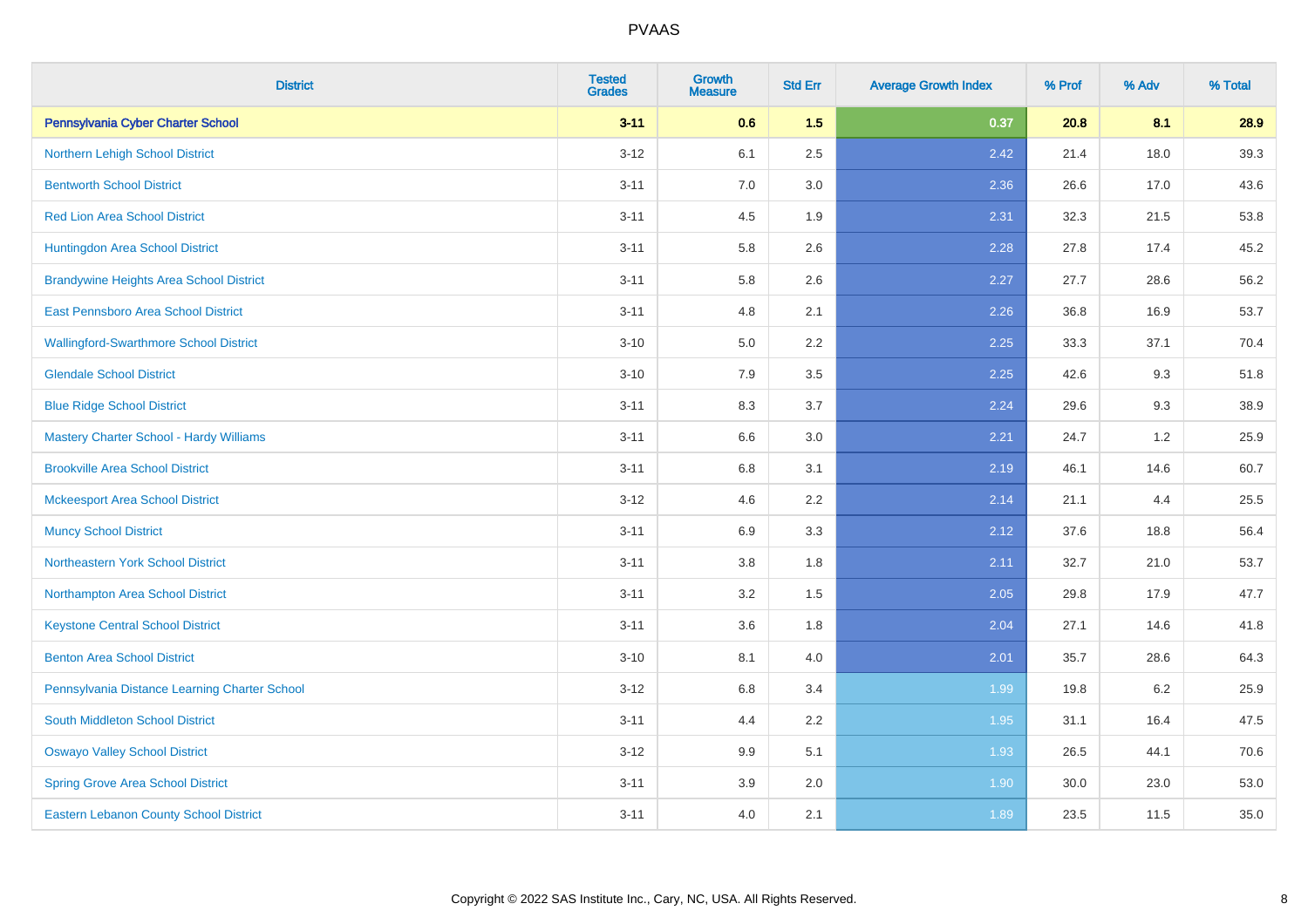| <b>District</b>                             | <b>Tested</b><br><b>Grades</b> | <b>Growth</b><br><b>Measure</b> | <b>Std Err</b> | <b>Average Growth Index</b> | % Prof | % Adv | % Total |
|---------------------------------------------|--------------------------------|---------------------------------|----------------|-----------------------------|--------|-------|---------|
| Pennsylvania Cyber Charter School           | $3 - 11$                       | 0.6                             | 1.5            | 0.37                        | 20.8   | 8.1   | 28.9    |
| <b>United School District</b>               | $3 - 11$                       | 6.3                             | 3.3            | 1.89                        | 38.8   | 16.3  | 55.0    |
| <b>Perkiomen Valley School District</b>     | $3 - 11$                       | 2.7                             | 1.5            | 1.83                        | 35.0   | 25.3  | 60.3    |
| <b>Central Valley School District</b>       | $3 - 10$                       | 4.7                             | 2.6            | 1.83                        | 37.8   | 18.5  | 56.3    |
| <b>Sayre Area School District</b>           | $3 - 11$                       | 5.8                             | 3.2            | 1.81                        | 30.3   | 21.0  | 51.3    |
| Leechburg Area School District              | $3 - 11$                       | 7.0                             | 3.9            | 1.79                        | 37.7   | 4.9   | 42.6    |
| Mt Lebanon School District                  | $3 - 11$                       | 2.4                             | 1.3            | 1.79                        | 39.3   | 37.4  | 76.8    |
| <b>Wyalusing Area School District</b>       | $3 - 12$                       | 5.7                             | 3.2            | 1.78                        | 38.6   | 12.9  | 51.4    |
| <b>Multicultural Academy Charter School</b> | $9 - 11$                       | 6.0                             | 3.4            | 1.77                        | 12.3   | 0.0   | 12.3    |
| <b>Port Allegany School District</b>        | $3 - 11$                       | 6.5                             | 3.7            | 1.74                        | 26.4   | 11.3  | 37.7    |
| <b>Penn-Trafford School District</b>        | $3 - 11$                       | 2.9                             | 1.8            | 1.68                        | 46.3   | 26.2  | 72.5    |
| <b>West Shore School District</b>           | $3 - 12$                       | 2.2                             | 1.3            | 1.68                        | 31.8   | 15.2  | 47.1    |
| <b>Waynesboro Area School District</b>      | $3 - 12$                       | $3.0\,$                         | 1.8            | 1.67                        | 26.0   | 23.5  | 49.5    |
| Dr Robert Ketterer Charter School Inc       | $6 - 12$                       | 7.1                             | 4.3            | 1.66                        | 7.3    | 1.7   | 9.0     |
| <b>Halifax Area School District</b>         | $3 - 11$                       | 5.8                             | 3.5            | 1.64                        | 32.1   | 18.9  | 50.9    |
| <b>Salisbury Township School District</b>   | $3 - 11$                       | 5.8                             | 3.6            | 1.62                        | 24.4   | 12.6  | 37.0    |
| <b>Fort Leboeuf School District</b>         | $3 - 11$                       | 3.5                             | 2.2            | 1.58                        | 32.0   | 16.8  | 48.8    |
| <b>Gateway School District</b>              | $3 - 11$                       | 3.1                             | 2.0            | 1.55                        | 35.7   | 18.5  | 54.2    |
| <b>Smethport Area School District</b>       | $3 - 12$                       | 5.8                             | 3.8            | 1.52                        | 24.6   | 20.0  | 44.6    |
| <b>Northern Potter School District</b>      | $3 - 12$                       | $6.8\,$                         | 4.6            | 1.48                        | 30.6   | 11.1  | 41.7    |
| South Western School District               | $3 - 12$                       | 2.5                             | 1.7            | 1.48                        | 36.2   | 19.7  | 55.9    |
| Susquehanna Township School District        | $3 - 12$                       | 3.9                             | 2.7            | 1.45                        | 19.0   | 13.1  | 32.0    |
| <b>Conestoga Valley School District</b>     | $3 - 11$                       | 2.4                             | 1.7            | 1.43                        | 35.0   | 23.5  | 58.5    |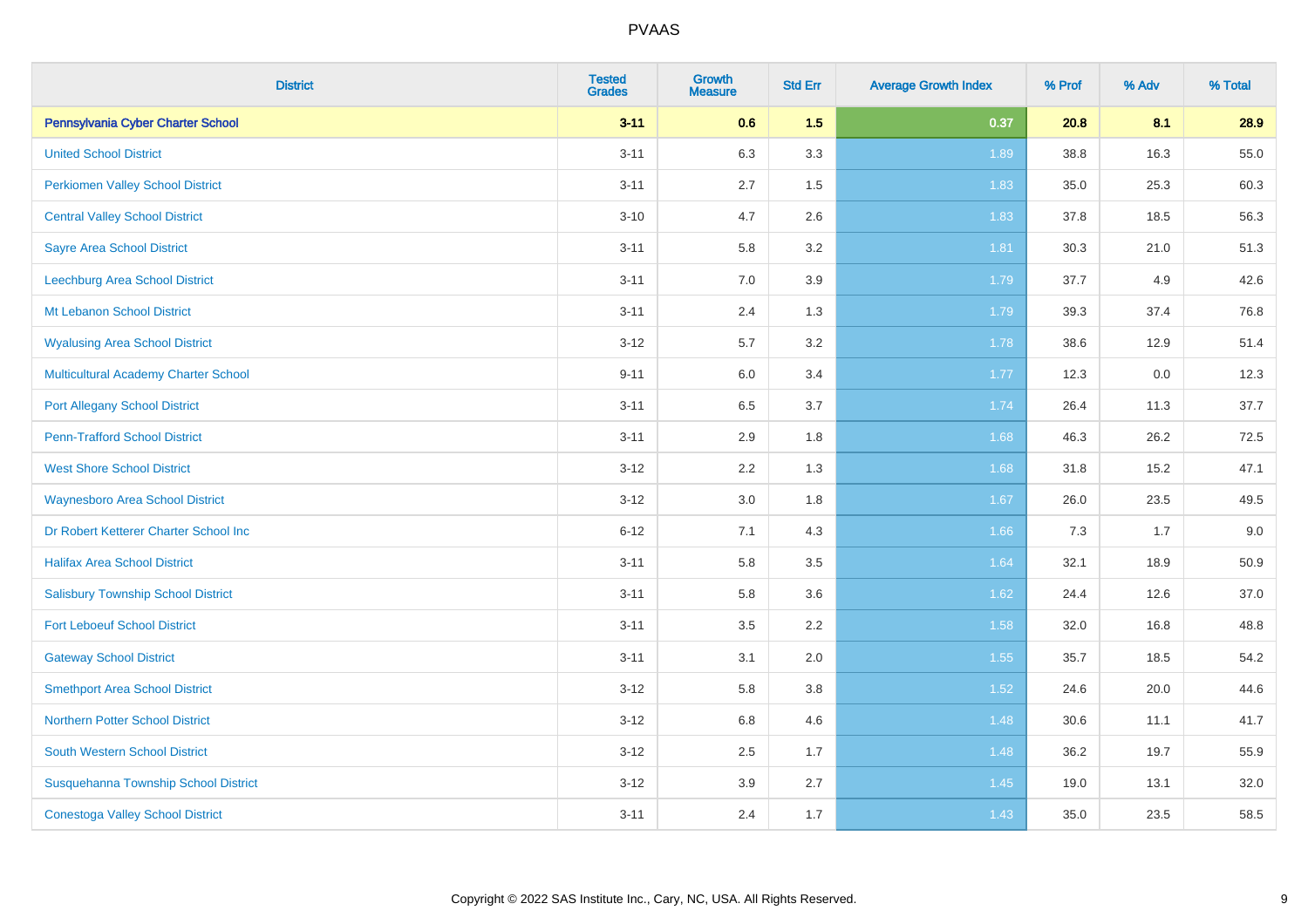| <b>District</b>                               | <b>Tested</b><br><b>Grades</b> | <b>Growth</b><br><b>Measure</b> | <b>Std Err</b> | <b>Average Growth Index</b> | % Prof | % Adv | % Total |
|-----------------------------------------------|--------------------------------|---------------------------------|----------------|-----------------------------|--------|-------|---------|
| Pennsylvania Cyber Charter School             | $3 - 11$                       | 0.6                             | 1.5            | 0.37                        | 20.8   | 8.1   | 28.9    |
| <b>Midd-West School District</b>              | $3 - 11$                       | 3.6                             | 2.6            | 1.42                        | 28.6   | 25.0  | 53.6    |
| <b>Western Wayne School District</b>          | $3 - 11$                       | 3.6                             | 2.6            | 1.39                        | 30.8   | 16.2  | 47.0    |
| Conemaugh Township Area School District       | $3-12$                         | 4.8                             | 3.5            | 1.39                        | 30.9   | 27.8  | 58.8    |
| <b>Mastery Charter School - Thomas Campus</b> | $3 - 10$                       | 7.9                             | 5.7            | 1.39                        | 12.5   | 0.0   | 12.5    |
| <b>Chestnut Ridge School District</b>         | $3 - 12$                       | 4.0                             | 2.9            | 1.38                        | 33.2   | 11.0  | 44.2    |
| Philipsburg-Osceola Area School District      | $3 - 11$                       | 4.1                             | 3.0            | 1.37                        | 22.5   | 16.2  | 38.8    |
| <b>Keystone School District</b>               | $3 - 11$                       | 7.8                             | 5.7            | 1.37                        | 35.0   | 45.0  | 80.0    |
| <b>Ringgold School District</b>               | $3 - 11$                       | 2.9                             | 2.2            | 1.32                        | 23.8   | 13.3  | 37.1    |
| Pennsylvania Virtual Charter School           | $3 - 11$                       | 4.4                             | 3.4            | 1.31                        | 29.8   | 21.2  | 51.0    |
| <b>Purchase Line School District</b>          | $3 - 12$                       | 4.3                             | 3.3            | 1.30                        | 32.3   | 9.0   | 41.4    |
| Johnsonburg Area School District              | $3 - 11$                       | 5.0                             | 3.9            | 1.27                        | 35.5   | 11.8  | 47.4    |
| <b>Bloomsburg Area School District</b>        | $3 - 10$                       | 4.3                             | 3.4            | 1.26                        | 36.5   | 20.6  | 57.1    |
| <b>Bellwood-Antis School District</b>         | $3 - 10$                       | $3.5\,$                         | 2.8            | 1.24                        | 40.9   | 19.4  | 60.2    |
| <b>Upper Dublin School District</b>           | $3 - 12$                       | 2.1                             | 1.8            | 1.19                        | 34.7   | 30.0  | 64.7    |
| <b>Solanco School District</b>                | $3 - 11$                       | 2.2                             | 1.8            | 1.18                        | 27.2   | 15.0  | 42.3    |
| <b>Newport School District</b>                | $3 - 12$                       | 3.8                             | 3.3            | 1.17                        | 38.8   | 10.4  | 49.2    |
| People For People Charter School              | $3 - 12$                       | 6.4                             | 5.6            | 1.15                        | 2.4    | 0.0   | 2.4     |
| <b>Esperanza Cyber Charter School</b>         | $3 - 11$                       | 7.1                             | 6.1            | 1.15                        | 8.8    | 2.9   | 11.8    |
| <b>Southeast Delco School District</b>        | $3 - 10$                       | 3.9                             | 3.5            | 1.12                        | 18.6   | 3.4   | 22.0    |
| <b>Athens Area School District</b>            | $3 - 11$                       | $2.6\,$                         | 2.3            | 1.11                        | 34.9   | 12.3  | 47.3    |
| <b>Haverford Township School District</b>     | $3 - 11$                       | 1.4                             | 1.4            | 1.05                        | 36.7   | 26.3  | 63.0    |
| <b>Bermudian Springs School District</b>      | $3 - 11$                       | 2.5                             | 2.4            | 1.05                        | 31.8   | 23.5  | 55.3    |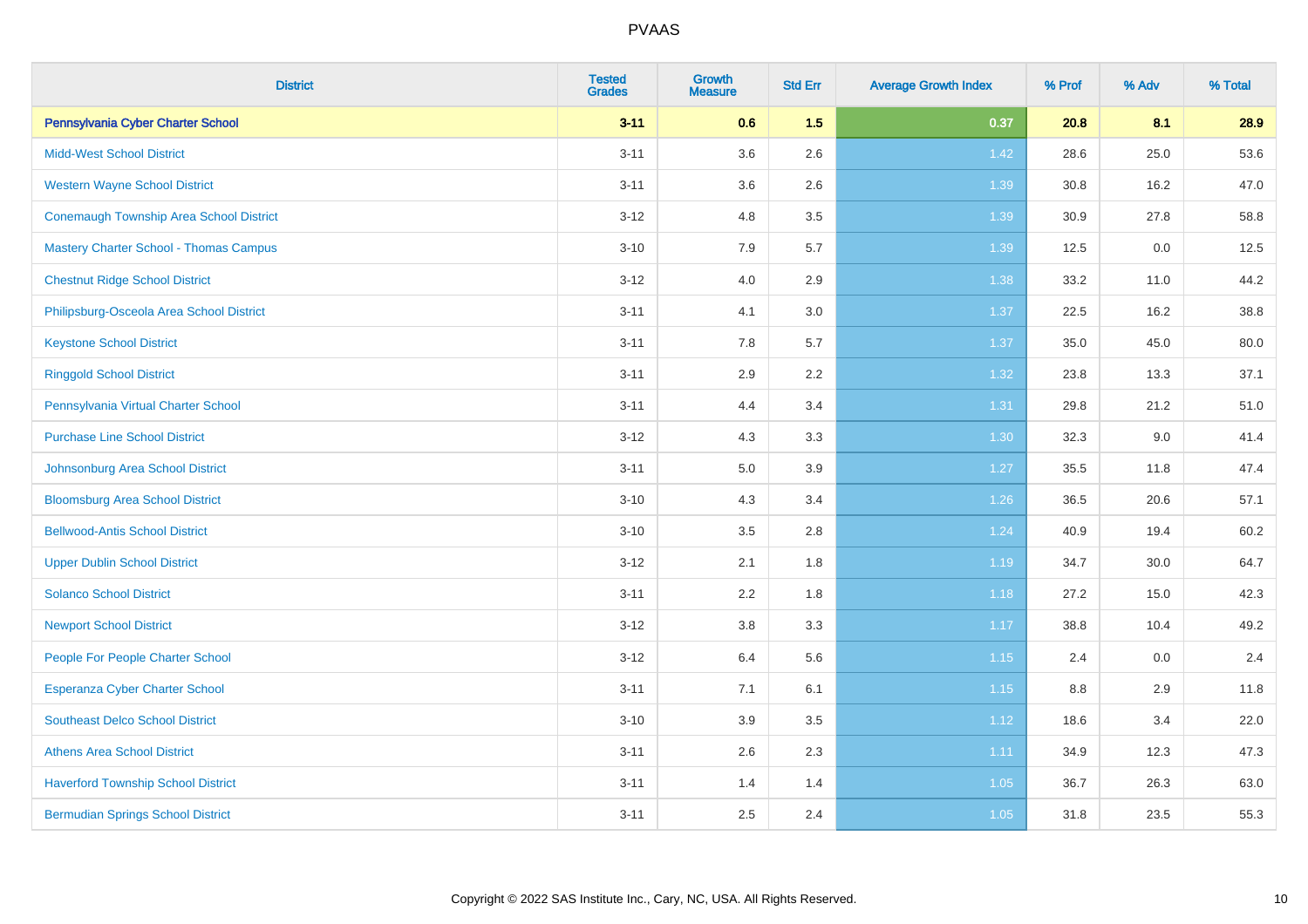| <b>District</b>                                 | <b>Tested</b><br><b>Grades</b> | <b>Growth</b><br><b>Measure</b> | <b>Std Err</b> | <b>Average Growth Index</b> | % Prof | % Adv | % Total |
|-------------------------------------------------|--------------------------------|---------------------------------|----------------|-----------------------------|--------|-------|---------|
| Pennsylvania Cyber Charter School               | $3 - 11$                       | 0.6                             | 1.5            | 0.37                        | 20.8   | 8.1   | 28.9    |
| <b>Sharpsville Area School District</b>         | $3 - 11$                       | 3.8                             | 3.7            | 1.04                        | 41.1   | 23.2  | 64.3    |
| <b>Brownsville Area School District</b>         | $3 - 12$                       | 3.9                             | 3.8            | 1.04                        | 22.0   | 8.5   | 30.5    |
| Esperanza Academy Charter School                | $4 - 11$                       | 2.1                             | 2.1            | 1.01                        | 14.2   | 3.6   | 17.8    |
| <b>Galeton Area School District</b>             | $3 - 11$                       | 5.4                             | 5.4            | 1.01                        | 33.3   | 22.2  | 55.6    |
| West Jefferson Hills School District            | $3 - 11$                       | 1.9                             | 1.9            | 0.99                        | 34.8   | 27.3  | 62.1    |
| <b>Centennial School District</b>               | $3 - 10$                       | 1.5                             | 1.5            | 0.98                        | 23.6   | 12.4  | 36.0    |
| <b>Eastern Lancaster County School District</b> | $3 - 12$                       | 2.9                             | 3.2            | 0.91                        | 35.2   | 36.4  | 71.6    |
| <b>Pottstown School District</b>                | $3 - 12$                       | 2.0                             | 2.2            | 0.88                        | 19.4   | 6.2   | 25.6    |
| Hope For Hyndman Charter School                 | $3 - 11$                       | 5.1                             | 5.8            | 0.88                        | 14.3   | 7.1   | 21.4    |
| <b>Clarion Area School District</b>             | $3 - 11$                       | 3.2                             | 3.7            | 0.88                        | 31.7   | 13.3  | 45.0    |
| Aspira Bilingual Cyber Charter School           | $3 - 11$                       | 5.1                             | 5.8            | 0.87                        | 4.8    | 0.0   | 4.8     |
| <b>Blackhawk School District</b>                | $3 - 11$                       | 2.0                             | 2.3            | 0.87                        | 34.6   | 20.7  | 55.3    |
| <b>Moon Area School District</b>                | $3 - 11$                       | 1.5                             | 1.8            | 0.86                        | 34.5   | 25.5  | 60.0    |
| <b>North Clarion County School District</b>     | $3 - 12$                       | 3.4                             | 4.1            | 0.83                        | 45.0   | 18.8  | 63.8    |
| Penn-Delco School District                      | $3 - 11$                       | 1.3                             | 1.8            | 0.75                        | 26.5   | 12.6  | 39.1    |
| <b>School Lane Charter School</b>               | $3 - 11$                       | 2.6                             | 3.6            | 0.72                        | 23.1   | 18.7  | 41.8    |
| <b>Lewisburg Area School District</b>           | $3 - 11$                       | 1.7                             | 2.4            | 0.72                        | 35.9   | 35.9  | 71.8    |
| <b>Forest Hills School District</b>             | $3 - 11$                       | 1.8                             | 2.5            | 0.71                        | 28.8   | 10.3  | 39.1    |
| <b>Tunkhannock Area School District</b>         | $3 - 11$                       | 1.4                             | 2.0            | 0.71                        | 29.8   | 18.1  | 47.9    |
| <b>Mercer Area School District</b>              | $3 - 11$                       | 2.2                             | 3.1            | 0.70                        | 24.4   | 11.8  | 36.2    |
| <b>Springfield School District</b>              | $3 - 11$                       | 1.2                             | 1.7            | 0.69                        | 31.8   | 25.2  | 56.9    |
| <b>Williams Valley School District</b>          | $3 - 11$                       | 2.6                             | 3.7            | 0.69                        | 17.0   | 5.1   | 22.0    |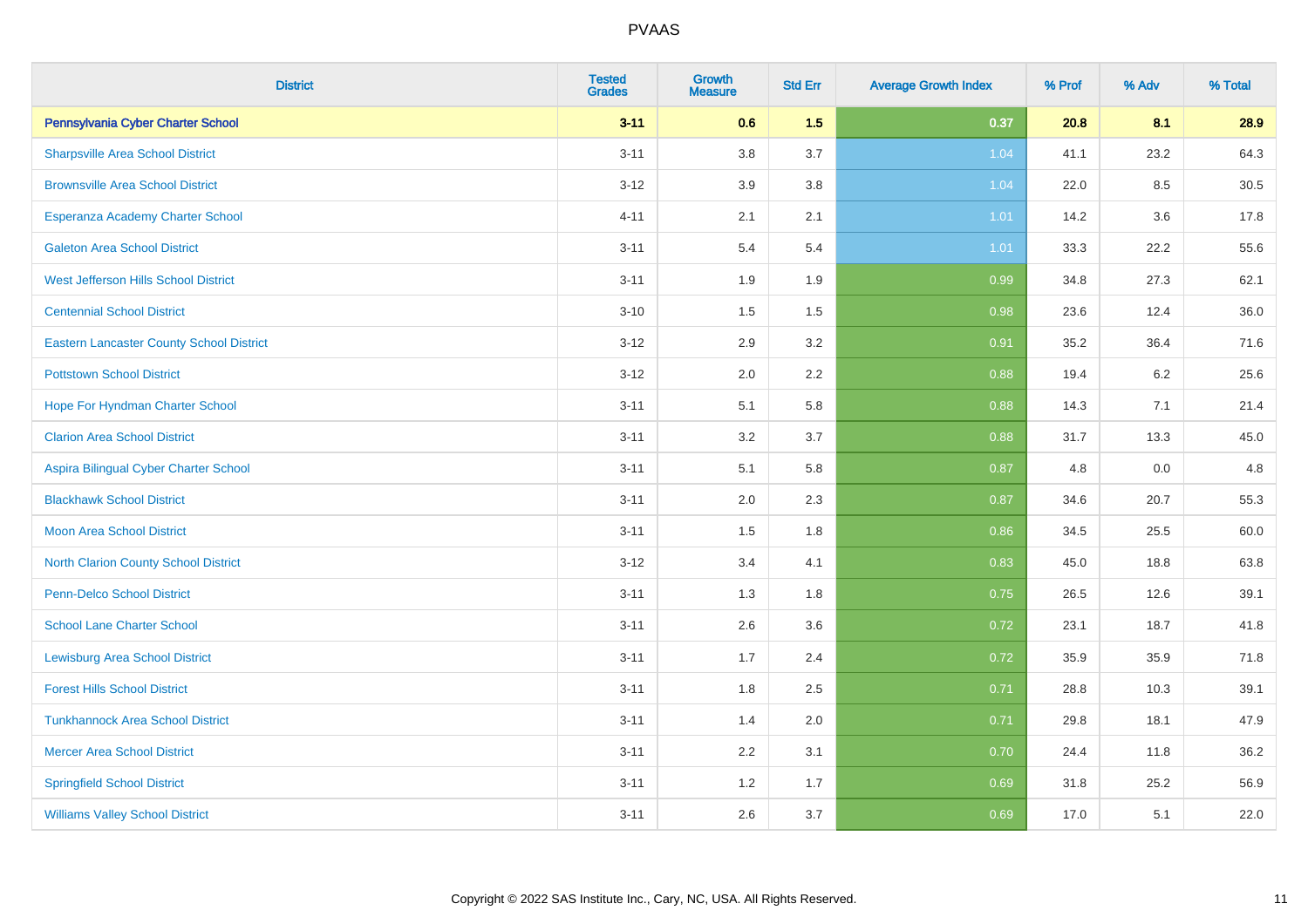| <b>District</b>                                    | <b>Tested</b><br><b>Grades</b> | <b>Growth</b><br><b>Measure</b> | <b>Std Err</b> | <b>Average Growth Index</b> | % Prof | % Adv | % Total |
|----------------------------------------------------|--------------------------------|---------------------------------|----------------|-----------------------------|--------|-------|---------|
| Pennsylvania Cyber Charter School                  | $3 - 11$                       | 0.6                             | 1.5            | 0.37                        | 20.8   | 8.1   | 28.9    |
| <b>Union School District</b>                       | $3 - 12$                       | 2.5                             | 3.7            | 0.69                        | 17.9   | 10.4  | 28.4    |
| <b>Mastery Charter School - Pickett Campus</b>     | $6 - 10$                       | 2.7                             | 4.2            | 0.65                        | 20.6   | 0.0   | 20.6    |
| <b>Belmont Charter School</b>                      | $3 - 10$                       | 2.2                             | 3.4            | 0.64                        | 5.3    | 1.8   | $7.0\,$ |
| <b>Bensalem Township School District</b>           | $3 - 11$                       | 1.0                             | 1.6            | 0.63                        | 24.3   | 10.7  | 34.9    |
| <b>Bethlehem-Center School District</b>            | $3 - 10$                       | 2.1                             | 3.5            | 0.59                        | 32.3   | 4.6   | 36.9    |
| <b>Sullivan County School District</b>             | $3 - 10$                       | 2.5                             | 4.3            | 0.58                        | 43.6   | 7.7   | 51.3    |
| <b>Abington School District</b>                    | $3 - 10$                       | 0.9                             | 1.6            | 0.57                        | 29.7   | 28.7  | 58.4    |
| <b>Oley Valley School District</b>                 | $3 - 11$                       | 1.4                             | 2.4            | 0.56                        | 37.4   | 23.9  | 61.4    |
| <b>Upper Moreland Township School District</b>     | $3 - 11$                       | 1.1                             | 2.0            | 0.56                        | 24.8   | 26.6  | 51.3    |
| <b>Seneca Valley School District</b>               | $3 - 11$                       | 0.8                             | 1.4            | 0.54                        | 40.6   | 25.2  | 65.8    |
| Shenango Area School District                      | $3 - 11$                       | 1.7                             | 3.2            | 0.52                        | 41.4   | 13.8  | 55.3    |
| Juniata Valley School District                     | $3 - 11$                       | 1.6                             | 3.2            | 0.51                        | 23.1   | 9.4   | 32.5    |
| Daniel Boone Area School District                  | $3 - 12$                       | 0.9                             | 1.9            | 0.46                        | 28.9   | 22.0  | 51.0    |
| <b>Annville-Cleona School District</b>             | $3 - 12$                       | 1.1                             | 2.4            | 0.45                        | 34.8   | 13.6  | 48.5    |
| <b>MaST Community Charter School II</b>            | $3 - 10$                       | 1.4                             | 3.0            | 0.45                        | 16.1   | 4.6   | 20.7    |
| Philadelphia Electrical & Tech Charter High School | $10 - 10$                      | 1.2                             | 2.6            | 0.45                        | 0.9    | 0.0   | 0.9     |
| <b>Brentwood Borough School District</b>           | $3 - 11$                       | 1.3                             | 3.0            | 0.44                        | 20.2   | 16.0  | 36.2    |
| <b>Austin Area School District</b>                 | $3 - 11$                       | 2.6                             | 6.0            | 0.43                        | 25.0   | 18.8  | 43.8    |
| <b>Reach Cyber Charter School</b>                  | $3 - 11$                       | 1.4                             | 3.6            | 0.40                        | 32.9   | 15.2  | 48.1    |
| Pennsylvania Cyber Charter School                  | $3 - 11$                       | 0.6                             | 1.5            | 0.37                        | 20.8   | 8.1   | 28.9    |
| <b>Upper Adams School District</b>                 | $3 - 11$                       | 0.9                             | 2.5            | 0.37                        | 33.0   | 17.0  | 50.0    |
| <b>Wattsburg Area School District</b>              | $3 - 11$                       | 1.0                             | 2.7            | 0.36                        | 20.4   | 12.4  | 32.7    |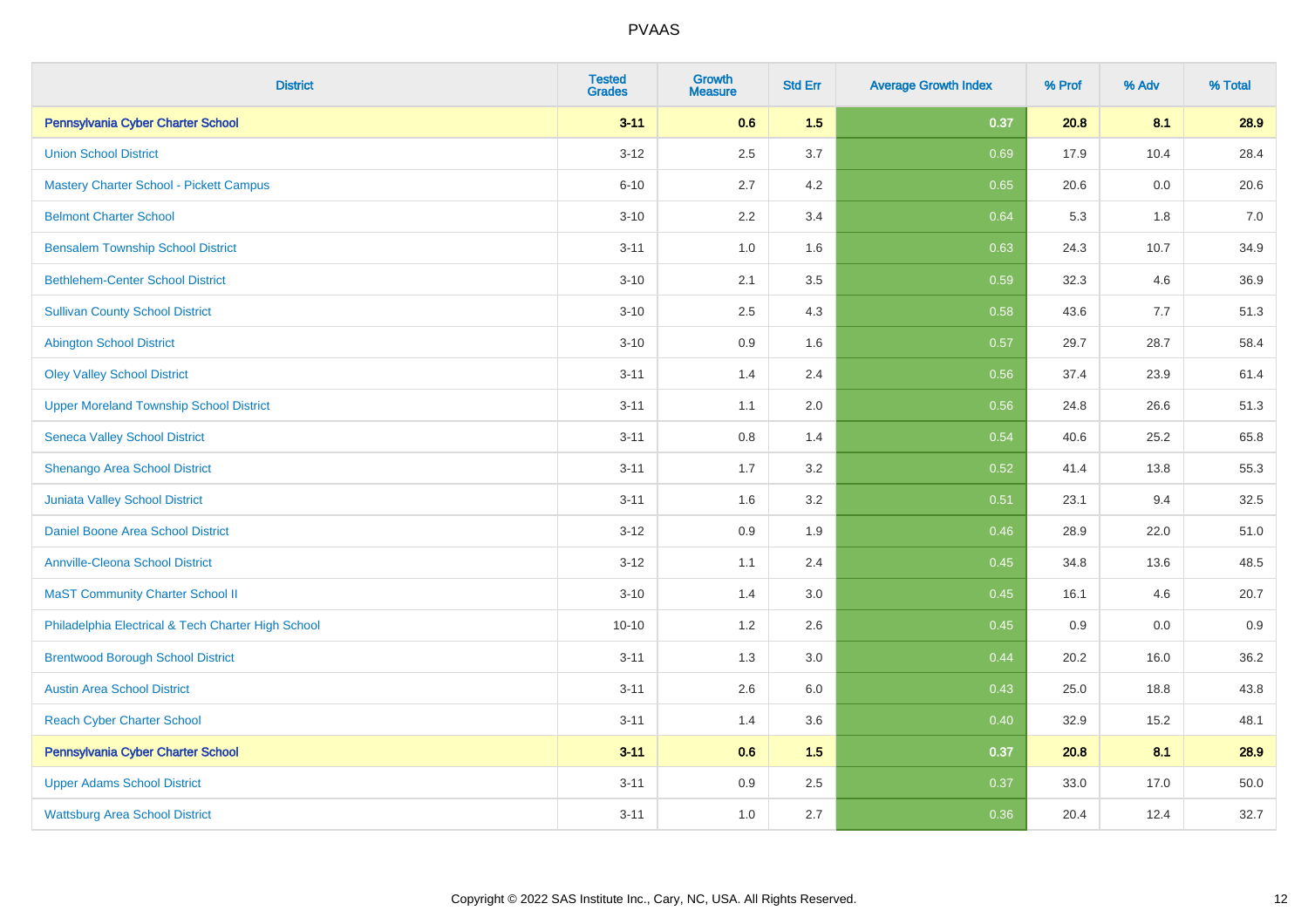| <b>District</b>                                  | <b>Tested</b><br><b>Grades</b> | Growth<br><b>Measure</b> | <b>Std Err</b> | <b>Average Growth Index</b> | % Prof | % Adv   | % Total  |
|--------------------------------------------------|--------------------------------|--------------------------|----------------|-----------------------------|--------|---------|----------|
| Pennsylvania Cyber Charter School                | $3 - 11$                       | 0.6                      | 1.5            | 0.37                        | 20.8   | 8.1     | 28.9     |
| <b>North Star School District</b>                | $3 - 11$                       | 1.1                      | 3.3            | 0.34                        | 26.2   | 20.0    | 46.2     |
| <b>Avella Area School District</b>               | $3 - 12$                       | 1.6                      | 4.7            | 0.34                        | 34.8   | 7.2     | 42.0     |
| <b>Wilson School District</b>                    | $3 - 12$                       | 0.5                      | 1.5            | 0.32                        | 30.4   | 25.5    | 55.9     |
| <b>Hopewell Area School District</b>             | $3 - 11$                       | 0.8                      | 2.6            | 0.31                        | 34.5   | 12.4    | 46.9     |
| South Williamsport Area School District          | $3 - 10$                       | 0.9                      | 3.1            | 0.31                        | 38.4   | 11.6    | $50.0\,$ |
| <b>New Foundations Charter School</b>            | $3 - 11$                       | 0.6                      | 2.2            | 0.29                        | 22.4   | 4.0     | 26.4     |
| <b>Jersey Shore Area School District</b>         | $3 - 11$                       | 0.7                      | 2.5            | 0.27                        | 39.3   | 13.6    | 52.9     |
| <b>Tech Freire Charter School</b>                | $9 - 11$                       | 0.7                      | 2.5            | 0.27                        | 3.6    | 0.0     | 3.6      |
| <b>Marion Center Area School District</b>        | $3 - 10$                       | 0.8                      | 2.9            | 0.27                        | 23.3   | 11.1    | 34.4     |
| Shippensburg Area School District                | $3 - 11$                       | 0.5                      | 1.8            | 0.26                        | 23.5   | 22.8    | 46.3     |
| Hamburg Area School District                     | $3 - 11$                       | 0.6                      | 2.4            | 0.25                        | 28.0   | 15.5    | 43.6     |
| <b>Ridley School District</b>                    | $3 - 12$                       | 0.3                      | 1.6            | 0.21                        | 32.0   | 10.7    | 42.6     |
| <b>Tulpehocken Area School District</b>          | $3 - 12$                       | 1.0                      | 4.9            | 0.20                        | 11.5   | 23.1    | 34.6     |
| <b>Tidioute Community Charter School</b>         | $3 - 11$                       | $0.8\,$                  | 4.4            | 0.19                        | 18.1   | $6.9\,$ | 25.0     |
| <b>Garnet Valley School District</b>             | $3 - 10$                       | 0.2                      | 1.7            | 0.13                        | 34.9   | 26.4    | 61.3     |
| <b>Central Columbia School District</b>          | $3 - 12$                       | 0.3                      | 2.3            | 0.12                        | 25.4   | 37.6    | 63.0     |
| Altoona Area School District                     | $3 - 12$                       | 0.1                      | 1.5            | 0.07                        | 29.0   | 13.8    | 42.8     |
| Community Academy Of Philadelphia Charter School | $3 - 11$                       | 0.1                      | 2.6            | 0.06                        | 9.7    | 2.6     | 12.4     |
| Penn Hills School District                       | $3 - 11$                       | 0.0                      | 2.4            | 0.02                        | 18.4   | 7.1     | 25.6     |
| Southern Tioga School District                   | $3 - 11$                       | $-0.1$                   | 2.8            | $-0.03$                     | 26.3   | 10.3    | 36.6     |
| <b>Warren County School District</b>             | $3 - 11$                       | $-0.1$                   | 1.6            | $-0.06$                     | 26.7   | 9.7     | 36.4     |
| <b>Northern Cambria School District</b>          | $3 - 11$                       | $-0.3$                   | 3.4            | $-0.09$                     | 26.5   | 1.2     | 27.7     |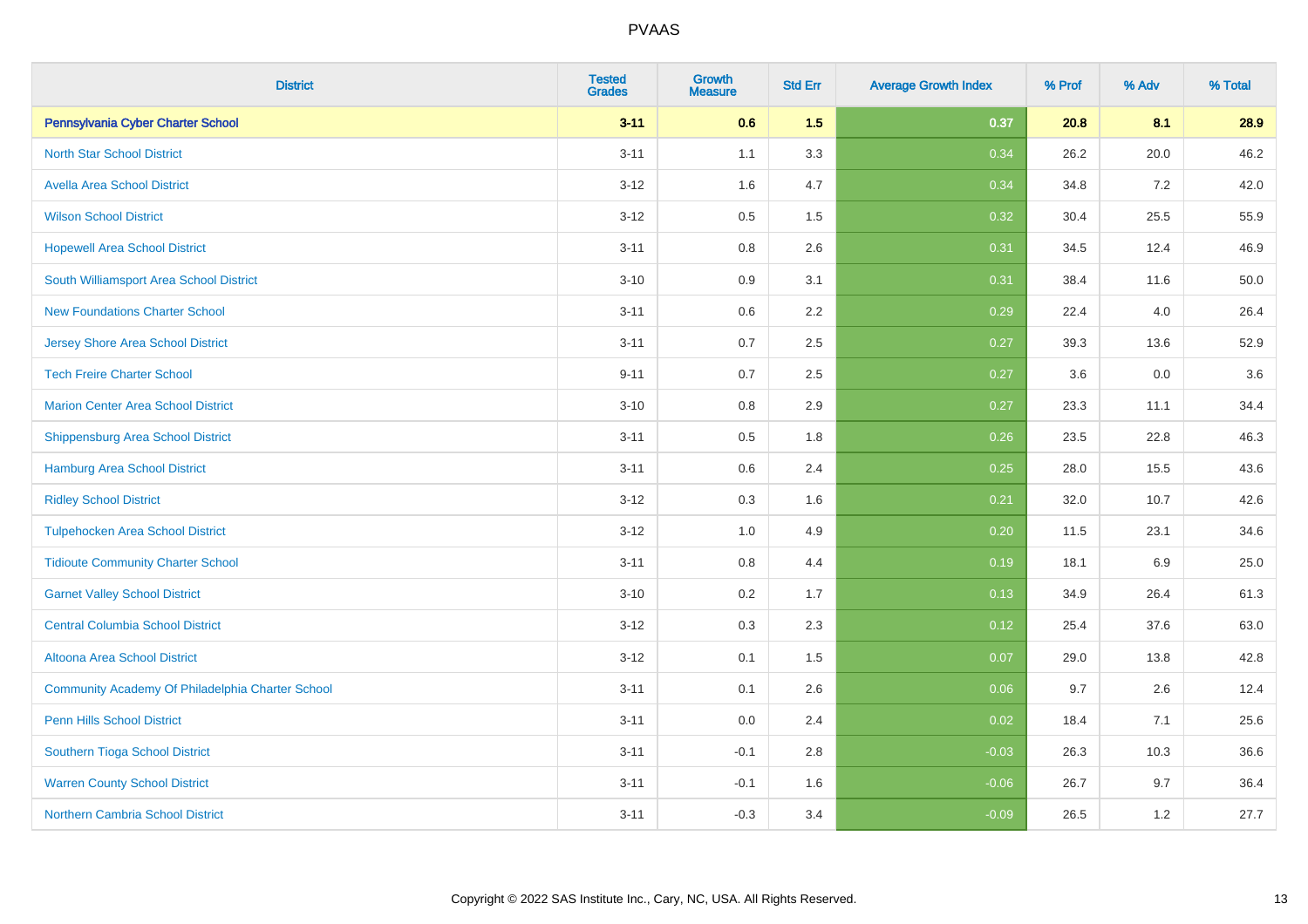| <b>District</b>                            | <b>Tested</b><br><b>Grades</b> | <b>Growth</b><br><b>Measure</b> | <b>Std Err</b> | <b>Average Growth Index</b> | % Prof | % Adv | % Total  |
|--------------------------------------------|--------------------------------|---------------------------------|----------------|-----------------------------|--------|-------|----------|
| Pennsylvania Cyber Charter School          | $3 - 11$                       | 0.6                             | 1.5            | 0.37                        | 20.8   | 8.1   | 28.9     |
| <b>Freeport Area School District</b>       | $3 - 10$                       | $-0.2$                          | 2.1            | $-0.10$                     | 37.4   | 29.8  | 67.2     |
| Lehigh Career & Technical Institute        | $10 - 12$                      | $-0.7$                          | 6.3            | $-0.11$                     | 36.4   | 4.6   | 40.9     |
| <b>Brockway Area School District</b>       | $3 - 11$                       | $-0.4$                          | 3.5            | $-0.11$                     | 41.2   | 13.8  | 55.0     |
| <b>Harrisburg City School District</b>     | $3 - 11$                       | $-0.2$                          | 2.0            | $-0.11$                     | 6.0    | 2.0   | 8.0      |
| <b>Wilson Area School District</b>         | $3 - 11$                       | $-0.3$                          | 2.4            | $-0.12$                     | 35.4   | 14.6  | 50.0     |
| <b>Fairfield Area School District</b>      | $3 - 11$                       | $-0.5$                          | 3.6            | $-0.13$                     | 43.9   | 6.1   | $50.0\,$ |
| <b>Otto-Eldred School District</b>         | $3 - 11$                       | $-0.5$                          | 3.5            | $-0.13$                     | 35.8   | 10.5  | 46.3     |
| <b>Greencastle-Antrim School District</b>  | $3 - 11$                       | $-0.3$                          | 2.0            | $-0.14$                     | 30.9   | 22.2  | 53.1     |
| <b>Portage Area School District</b>        | $3 - 10$                       | $-0.5$                          | 3.3            | $-0.14$                     | 27.0   | 20.6  | 47.6     |
| <b>Central Greene School District</b>      | $3 - 11$                       | $-0.4$                          | 2.5            | $-0.15$                     | 27.8   | 14.8  | 42.6     |
| South Side Area School District            | $3 - 11$                       | $-0.6$                          | 3.1            | $-0.19$                     | 24.0   | 28.0  | 52.0     |
| Jeannette City School District             | $3 - 11$                       | $-0.7$                          | 3.4            | $-0.20$                     | 26.8   | 4.1   | 30.9     |
| <b>Fort Cherry School District</b>         | $3 - 10$                       | $-0.7$                          | 3.1            | $-0.21$                     | 30.6   | 14.1  | 44.7     |
| <b>Claysburg-Kimmel School District</b>    | $3 - 11$                       | $-1.2$                          | 5.2            | $-0.22$                     | 5.0    | 0.0   | $5.0\,$  |
| <b>Blacklick Valley School District</b>    | $3 - 11$                       | $-0.9$                          | 3.9            | $-0.23$                     | 7.7    | 7.7   | 15.4     |
| <b>Evergreen Community Charter School</b>  | $6 - 11$                       | $-1.1$                          | 4.7            | $-0.23$                     | 34.6   | 26.9  | 61.5     |
| <b>Ferndale Area School District</b>       | $3 - 10$                       | $-1.1$                          | 4.1            | $-0.27$                     | 21.0   | 7.9   | 29.0     |
| Northern Lebanon School District           | $3 - 11$                       | $-0.7$                          | 2.3            | $-0.29$                     | 18.8   | 6.8   | 25.6     |
| <b>Cranberry Area School District</b>      | $3 - 12$                       | $-0.9$                          | 3.1            | $-0.29$                     | 25.5   | 9.7   | 35.2     |
| Mastery Charter High School-Lenfest Campus | $7 - 11$                       | $-1.8$                          | 5.8            | $-0.30$                     | 26.3   | 0.0   | 26.3     |
| South Allegheny School District            | $3 - 11$                       | $-0.9$                          | 3.1            | $-0.30$                     | 23.8   | 2.5   | 26.2     |
| <b>Columbia Borough School District</b>    | $3 - 12$                       | $-1.1$                          | 3.6            | $-0.31$                     | 17.2   | 1.7   | 19.0     |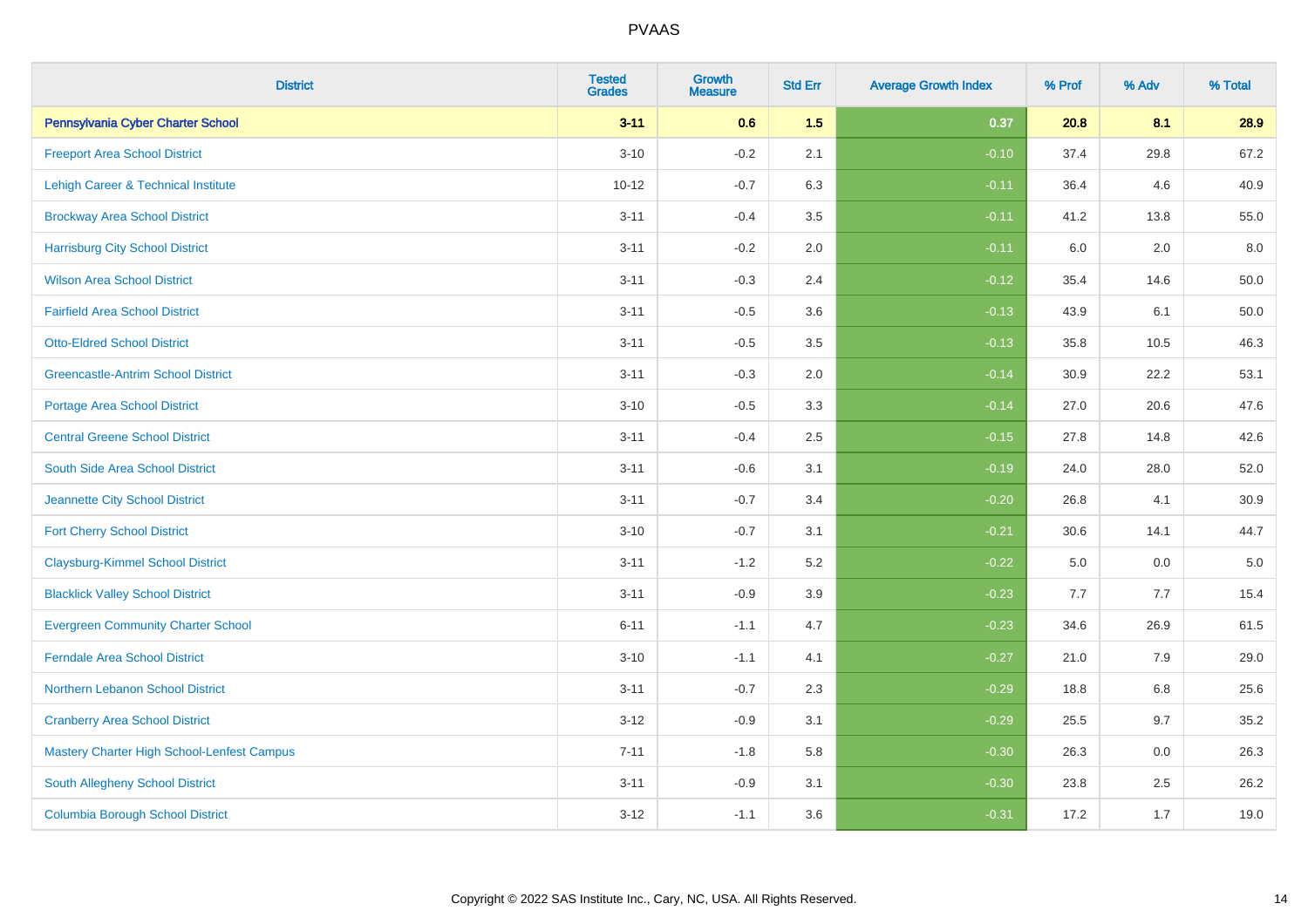| <b>District</b>                                         | <b>Tested</b><br><b>Grades</b> | <b>Growth</b><br><b>Measure</b> | <b>Std Err</b> | <b>Average Growth Index</b> | % Prof | % Adv | % Total |
|---------------------------------------------------------|--------------------------------|---------------------------------|----------------|-----------------------------|--------|-------|---------|
| Pennsylvania Cyber Charter School                       | $3 - 11$                       | 0.6                             | 1.5            | 0.37                        | 20.8   | 8.1   | 28.9    |
| <b>Clairton City School District</b>                    | $3 - 11$                       | $-1.6$                          | 5.0            | $-0.32$                     | 3.8    | 0.5   | 4.4     |
| <b>Forest City Regional School District</b>             | $3 - 12$                       | $-1.2$                          | 3.6            | $-0.33$                     | 26.5   | 8.2   | 34.7    |
| <b>Palmerton Area School District</b>                   | $3 - 11$                       | $-0.9$                          | 2.7            | $-0.34$                     | 34.3   | 14.3  | 48.6    |
| <b>MaST Community Charter School</b>                    | $3 - 10$                       | $-0.9$                          | 2.5            | $-0.34$                     | 25.0   | 21.6  | 46.6    |
| <b>Clearfield Area School District</b>                  | $3 - 10$                       | $-1.3$                          | 3.7            | $-0.34$                     | 43.9   | 24.6  | 68.4    |
| <b>Everett Area School District</b>                     | $3 - 11$                       | $-1.1$                          | 3.1            | $-0.34$                     | 34.2   | 13.2  | 47.4    |
| <b>Pine Grove Area School District</b>                  | $3 - 11$                       | $-1.1$                          | 3.0            | $-0.36$                     | 29.5   | 14.3  | 43.8    |
| <b>Westmont Hilltop School District</b>                 | $3 - 11$                       | $-1.0$                          | 2.8            | $-0.36$                     | 33.3   | 14.7  | 48.0    |
| <b>Forest Area School District</b>                      | $3 - 11$                       | $-1.8$                          | 4.7            | $-0.37$                     | 18.9   | 15.1  | 34.0    |
| <b>Farrell Area School District</b>                     | $3 - 11$                       | $-1.9$                          | 4.2            | $-0.44$                     | 9.3    | 11.6  | 20.9    |
| <b>Burrell School District</b>                          | $3 - 11$                       | $-1.5$                          | 3.3            | $-0.44$                     | 27.8   | 17.7  | 45.6    |
| <b>Chichester School District</b>                       | $3 - 11$                       | $-1.8$                          | 4.2            | $-0.44$                     | 40.0   | 14.0  | 54.0    |
| <b>Schuylkill Valley School District</b>                | $3 - 11$                       | $-1.0$                          | 2.2            | $-0.47$                     | 29.8   | 20.2  | 50.0    |
| <b>Allegheny Valley School District</b>                 | $3 - 11$                       | $-1.9$                          | 3.9            | $-0.48$                     | 31.8   | 11.4  | 43.2    |
| <b>York Academy Regional Charter School</b>             | $3 - 11$                       | $-2.3$                          | 4.4            | $-0.52$                     | 23.5   | 2.0   | 25.5    |
| <b>Lakeview School District</b>                         | $3 - 11$                       | $-1.9$                          | 3.5            | $-0.53$                     | 41.5   | 12.3  | 53.8    |
| <b>Southeastern Greene School District</b>              | $3 - 10$                       | $-2.3$                          | 4.4            | $-0.53$                     | 29.0   | 9.7   | 38.7    |
| <b>Susq-Cyber Charter School</b>                        | $9 - 11$                       | $-3.2$                          | 5.8            | $-0.54$                     | 23.8   | 4.8   | 28.6    |
| Center For Student Learning Charter School At Pennsbury | $6 - 12$                       | $-3.3$                          | 6.0            | $-0.55$                     | 23.1   | 0.0   | 23.1    |
| <b>Penns Manor Area School District</b>                 | $3 - 12$                       | $-1.9$                          | 3.5            | $-0.55$                     | 24.2   | 3.8   | 28.0    |
| <b>Highlands School District</b>                        | $3 - 11$                       | $-1.3$                          | 2.3            | $-0.55$                     | 32.6   | 10.5  | 43.0    |
| South Eastern School District                           | $3 - 11$                       | $-1.0$                          | 1.8            | $-0.55$                     | 36.4   | 17.1  | 53.5    |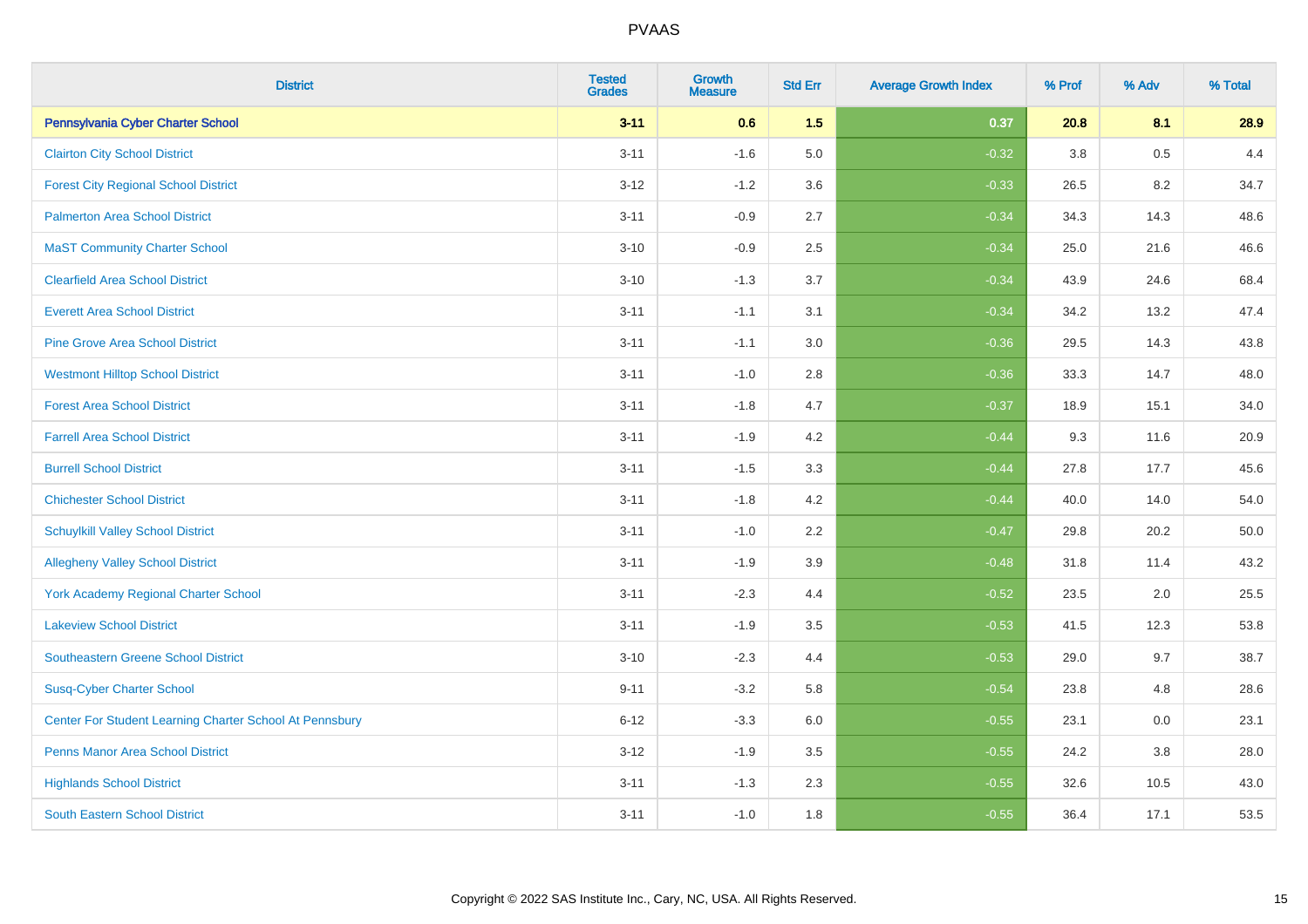| <b>District</b>                             | <b>Tested</b><br><b>Grades</b> | <b>Growth</b><br><b>Measure</b> | <b>Std Err</b> | <b>Average Growth Index</b> | % Prof | % Adv | % Total |
|---------------------------------------------|--------------------------------|---------------------------------|----------------|-----------------------------|--------|-------|---------|
| Pennsylvania Cyber Charter School           | $3 - 11$                       | 0.6                             | 1.5            | 0.37                        | 20.8   | 8.1   | 28.9    |
| <b>Exeter Township School District</b>      | $3 - 11$                       | $-1.0$                          | 1.7            | $-0.58$                     | 27.2   | 15.6  | 42.8    |
| <b>Bangor Area School District</b>          | $3 - 12$                       | $-1.2$                          | 2.0            | $-0.60$                     | 25.8   | 12.7  | 38.5    |
| <b>Carlynton School District</b>            | $3 - 11$                       | $-2.0$                          | 3.2            | $-0.62$                     | 27.9   | 5.2   | 33.1    |
| <b>Lebanon School District</b>              | $3 - 11$                       | $-1.2$                          | 1.9            | $-0.63$                     | 15.2   | 6.4   | 21.6    |
| Propel Charter School - Braddock Hills      | $3 - 11$                       | $-2.1$                          | 3.3            | $-0.63$                     | 4.8    | 3.2   | 8.1     |
| <b>New Brighton Area School District</b>    | $3 - 11$                       | $-2.1$                          | 3.2            | $-0.65$                     | 31.5   | 11.1  | 42.6    |
| <b>Monessen City School District</b>        | $3 - 10$                       | $-3.9$                          | 5.6            | $-0.69$                     | 21.0   | 10.5  | 31.6    |
| <b>Tri-Valley School District</b>           | $3 - 10$                       | $-2.7$                          | 3.9            | $-0.69$                     | 31.0   | 9.5   | 40.5    |
| Northern Bedford County School District     | $3 - 11$                       | $-2.3$                          | 3.3            | $-0.69$                     | 26.2   | 16.9  | 43.1    |
| <b>Norwin School District</b>               | $3 - 11$                       | $-1.1$                          | 1.6            | $-0.70$                     | 37.7   | 27.6  | 65.2    |
| <b>Albert Gallatin Area School District</b> | $3 - 11$                       | $-1.7$                          | 2.3            | $-0.72$                     | 31.9   | 20.7  | 52.7    |
| <b>Valley Grove School District</b>         | $3 - 10$                       | $-4.0$                          | 5.5            | $-0.72$                     | 68.4   | 15.8  | 84.2    |
| Urban Pathways 6-12 Charter School          | $6 - 11$                       | $-4.1$                          | 5.7            | $-0.72$                     | 0.0    | 0.0   | $0.0\,$ |
| <b>Roberto Clemente Charter School</b>      | $3-12$                         | $-3.3$                          | 4.1            | $-0.79$                     | 22.7   | 4.6   | 27.3    |
| <b>Bradford Area School District</b>        | $3 - 12$                       | $-1.8$                          | 2.3            | $-0.79$                     | 31.2   | 16.7  | 47.9    |
| Mastery Charter School - Shoemaker Campus   | $7 - 10$                       | $-2.3$                          | 2.8            | $-0.81$                     | 10.1   | 3.7   | 13.8    |
| <b>Northgate School District</b>            | $3 - 11$                       | $-3.0$                          | 3.4            | $-0.85$                     | 35.6   | 6.8   | 42.4    |
| <b>Minersville Area School District</b>     | $3 - 11$                       | $-2.9$                          | 3.4            | $-0.86$                     | 27.4   | 9.7   | 37.1    |
| <b>Reynolds School District</b>             | $3 - 10$                       | $-3.0$                          | 3.5            | $-0.87$                     | 27.3   | 9.1   | 36.4    |
| <b>Carbondale Area School District</b>      | $3 - 10$                       | $-2.8$                          | 3.2            | $-0.87$                     | 27.5   | 2.9   | 30.4    |
| <b>Mount Union Area School District</b>     | $3 - 10$                       | $-2.5$                          | 2.8            | $-0.89$                     | 19.8   | 5.8   | 25.6    |
| <b>Uniontown Area School District</b>       | $3 - 11$                       | $-2.8$                          | 3.1            | $-0.91$                     | 31.7   | 7.3   | 39.0    |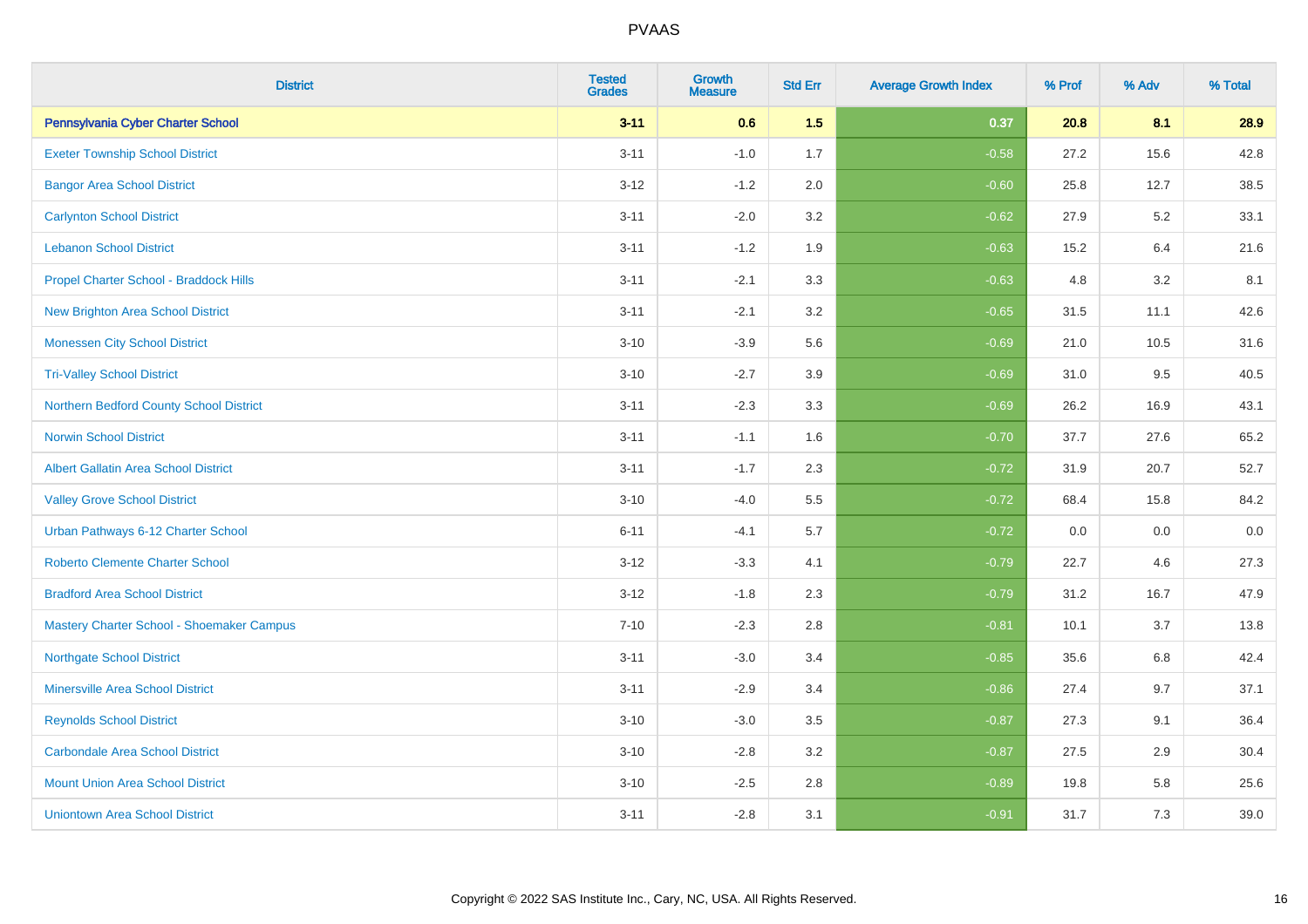| <b>District</b>                                 | <b>Tested</b><br><b>Grades</b> | <b>Growth</b><br><b>Measure</b> | <b>Std Err</b> | <b>Average Growth Index</b> | % Prof | % Adv | % Total |
|-------------------------------------------------|--------------------------------|---------------------------------|----------------|-----------------------------|--------|-------|---------|
| Pennsylvania Cyber Charter School               | $3 - 11$                       | 0.6                             | 1.5            | 0.37                        | 20.8   | 8.1   | 28.9    |
| <b>Conneaut School District</b>                 | $3 - 12$                       | $-2.3$                          | 2.6            | $-0.91$                     | 27.4   | 9.7   | 37.1    |
| <b>Wyomissing Area School District</b>          | $3-12$                         | $-2.4$                          | 2.6            | $-0.92$                     | 25.6   | 28.1  | 53.7    |
| <b>Propel Charter School-Montour</b>            | $3 - 10$                       | $-3.4$                          | 3.6            | $-0.93$                     | 7.7    | 0.0   | 7.7     |
| <b>KIPP Dubois Charter School</b>               | $9 - 10$                       | $-3.0$                          | 3.1            | $-0.95$                     | 10.0   | 0.0   | 10.0    |
| <b>Northwest Area School District</b>           | $3 - 10$                       | $-3.2$                          | 3.3            | $-0.97$                     | 30.4   | 13.0  | 43.5    |
| <b>Sugar Valley Rural Charter School</b>        | $3 - 11$                       | $-3.6$                          | 3.7            | $-0.98$                     | 10.3   | 0.0   | 10.3    |
| <b>Shamokin Area School District</b>            | $3 - 11$                       | $-2.6$                          | 2.5            | $-1.06$                     | 19.6   | 9.8   | 29.3    |
| <b>Mahanoy Area School District</b>             | $3 - 10$                       | $-3.4$                          | 3.1            | $-1.07$                     | 21.4   | 8.6   | 30.0    |
| <b>Moshannon Valley School District</b>         | $3 - 10$                       | $-5.1$                          | 4.6            | $-1.12$                     | 25.0   | 12.5  | 37.5    |
| <b>Cameron County School District</b>           | $3-12$                         | $-5.0$                          | 4.4            | $-1.12$                     | 34.9   | 4.8   | 39.7    |
| <b>Harmony Area School District</b>             | $3 - 10$                       | $-5.7$                          | 5.0            | $-1.13$                     | 33.3   | 0.0   | 33.3    |
| Northwestern Lehigh School District             | $3 - 11$                       | $-2.4$                          | 2.1            | $-1.14$                     | 41.7   | 17.9  | 59.5    |
| <b>Beaver Area School District</b>              | $3 - 10$                       | $-3.0$                          | 2.5            | $-1.16$                     | 25.8   | 27.8  | 53.6    |
| <b>Shaler Area School District</b>              | $3 - 11$                       | $-2.1$                          | 1.8            | $-1.18$                     | 32.0   | 13.0  | 45.0    |
| <b>Susquehanna Community School District</b>    | $3 - 11$                       | $-4.5$                          | 3.8            | $-1.19$                     | 31.9   | 8.8   | 40.7    |
| <b>Cornell School District</b>                  | $3 - 11$                       | $-5.5$                          | 4.6            | $-1.20$                     | 11.3   | 3.2   | 14.5    |
| <b>Millville Area School District</b>           | $3-12$                         | $-5.6$                          | 4.4            | $-1.26$                     | 31.4   | 11.4  | 42.9    |
| <b>Springfield Township School District</b>     | $3 - 11$                       | $-3.9$                          | 3.1            | $-1.27$                     | 37.2   | 30.8  | 68.1    |
| <b>Propel Charter School-Homestead</b>          | $3 - 11$                       | $-5.0$                          | 3.9            | $-1.27$                     | 7.3    | 0.0   | 7.3     |
| <b>Keystone Education Center Charter School</b> | $3 - 12$                       | $-6.5$                          | 5.1            | $-1.28$                     | 0.0    | 0.0   | 0.0     |
| <b>Bucks County Technical High School</b>       | $9 - 10$                       | $-2.9$                          | 2.2            | $-1.29$                     | 27.7   | 10.4  | 38.2    |
| <b>Shenandoah Valley School District</b>        | $3 - 11$                       | $-4.5$                          | 3.5            | $-1.29$                     | 14.3   | 0.0   | 14.3    |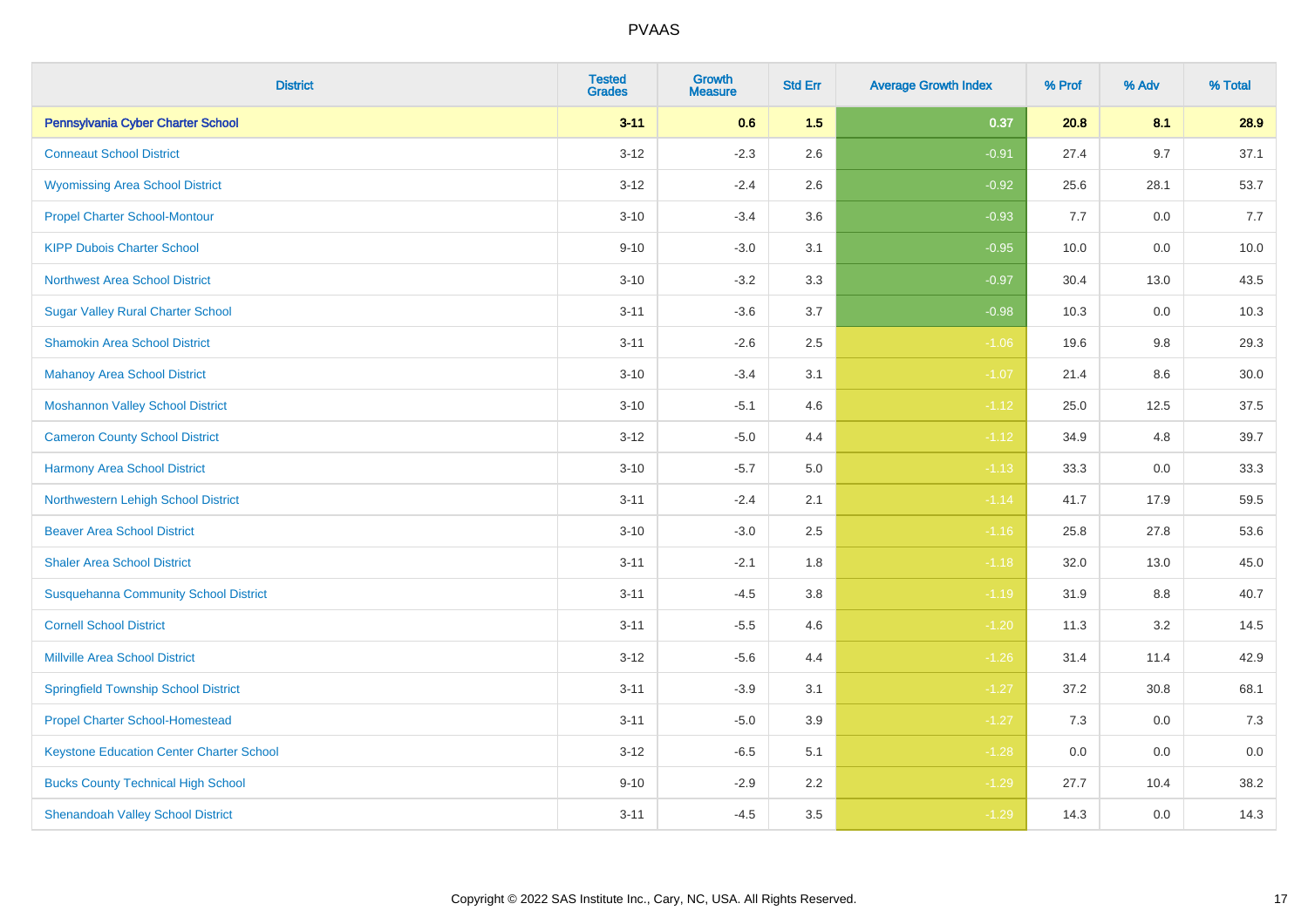| <b>District</b>                               | <b>Tested</b><br><b>Grades</b> | <b>Growth</b><br><b>Measure</b> | <b>Std Err</b> | <b>Average Growth Index</b> | % Prof | % Adv | % Total |
|-----------------------------------------------|--------------------------------|---------------------------------|----------------|-----------------------------|--------|-------|---------|
| Pennsylvania Cyber Charter School             | $3 - 11$                       | 0.6                             | 1.5            | 0.37                        | 20.8   | 8.1   | 28.9    |
| <b>Southern Fulton School District</b>        | $3 - 11$                       | $-5.1$                          | 4.0            | $-1.29$                     | 21.7   | 13.0  | 34.8    |
| <b>Rose Tree Media School District</b>        | $3 - 10$                       | $-2.8$                          | 2.1            | $-1.33$                     | 35.2   | 29.6  | 64.8    |
| <b>Northeast Bradford School District</b>     | $3 - 10$                       | $-5.0$                          | 3.7            | $-1.35$                     | 30.6   | 4.8   | 35.5    |
| <b>Dubois Area School District</b>            | $3 - 11$                       | $-2.8$                          | 2.0            | $-1.37$                     | 35.5   | 19.0  | 54.6    |
| <b>Chester-Upland School District</b>         | $3 - 11$                       | $-3.6$                          | 2.6            | $-1.38$                     | 1.6    | 0.0   | 1.6     |
| <b>Franklin Area School District</b>          | $3 - 11$                       | $-3.7$                          | 2.6            | $-1.43$                     | 30.5   | 5.9   | 36.4    |
| <b>Weatherly Area School District</b>         | $3 - 11$                       | $-5.8$                          | 4.0            | $-1.44$                     | 32.1   | 8.9   | 41.1    |
| <b>Middletown Area School District</b>        | $3 - 11$                       | $-3.4$                          | 2.4            | $-1.44$                     | 34.3   | 15.2  | 49.4    |
| <b>Rochester Area School District</b>         | $3 - 11$                       | $-5.7$                          | 3.9            | $-1.45$                     | 14.9   | 2.1   | 17.0    |
| <b>Greater Johnstown School District</b>      | $3 - 11$                       | $-3.5$                          | 2.4            | $-1.45$                     | 10.3   | 1.3   | 11.5    |
| Salisbury-Elk Lick School District            | $3 - 11$                       | $-8.4$                          | 5.8            | $-1.45$                     | 33.3   | 5.6   | 38.9    |
| <b>Troy Area School District</b>              | $3 - 10$                       | $-4.7$                          | 3.2            | $-1.46$                     | 22.8   | 16.5  | 39.2    |
| <b>Towanda Area School District</b>           | $3 - 11$                       | $-4.0$                          | 2.6            | $-1.52$                     | 24.8   | 9.9   | 34.8    |
| <b>Crestwood School District</b>              | $3 - 11$                       | $-3.4$                          | 2.2            | $-1.52$                     | 33.1   | 21.7  | 54.9    |
| <b>Nazareth Area School District</b>          | $3 - 11$                       | $-2.5$                          | 1.7            | $-1.53$                     | 29.2   | 24.6  | 53.8    |
| <b>Universal Audenried Charter School</b>     | $9 - 11$                       | $-3.8$                          | 2.5            | $-1.53$                     | 3.0    | 0.5   | 3.5     |
| <b>Ridgway Area School District</b>           | $3 - 11$                       | $-6.1$                          | 4.0            | $-1.53$                     | 42.2   | 15.6  | 57.8    |
| <b>Conemaugh Valley School District</b>       | $3 - 12$                       | $-6.3$                          | 4.1            | $-1.54$                     | 23.7   | 5.1   | 28.8    |
| <b>Charleroi School District</b>              | $3 - 11$                       | $-4.3$                          | 2.7            | $-1.55$                     | 22.2   | 15.9  | 38.1    |
| <b>Shanksville-Stonycreek School District</b> | $3 - 10$                       | $-8.6$                          | 5.5            | $-1.55$                     | 17.6   | 23.5  | 41.2    |
| <b>Slippery Rock Area School District</b>     | $3 - 11$                       | $-3.8$                          | 2.5            | $-1.56$                     | 30.8   | 21.9  | 52.7    |
| Insight PA Cyber Charter School               | $3 - 11$                       | $-9.4$                          | 5.8            | $-1.62$                     | 25.6   | 4.6   | 30.2    |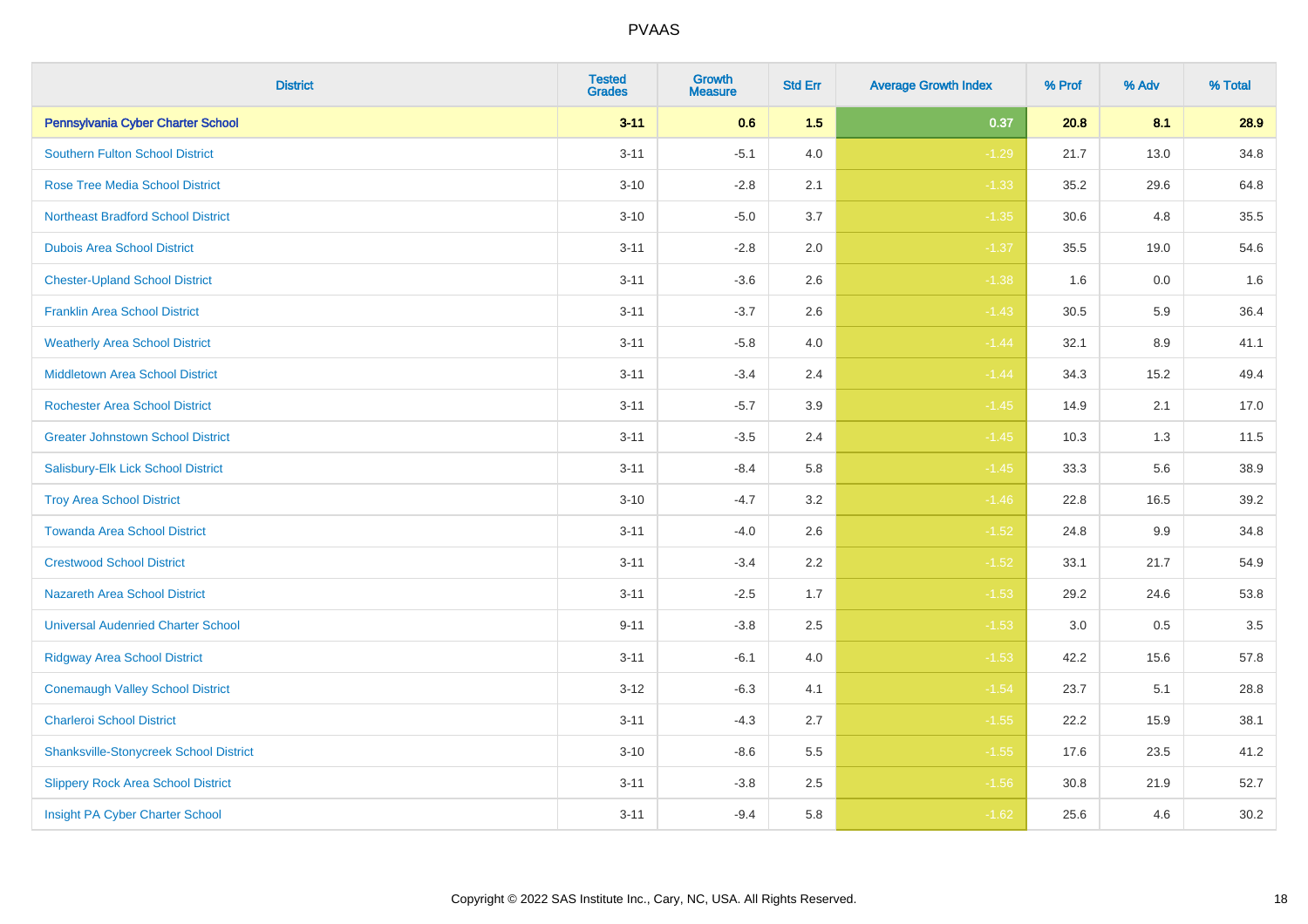| <b>District</b>                                        | <b>Tested</b><br><b>Grades</b> | <b>Growth</b><br><b>Measure</b> | <b>Std Err</b> | <b>Average Growth Index</b> | % Prof | % Adv   | % Total |
|--------------------------------------------------------|--------------------------------|---------------------------------|----------------|-----------------------------|--------|---------|---------|
| Pennsylvania Cyber Charter School                      | $3 - 11$                       | 0.6                             | 1.5            | 0.37                        | 20.8   | 8.1     | 28.9    |
| <b>Laurel Highlands School District</b>                | $3 - 11$                       | $-3.8$                          | 2.3            | $-1.63$                     | 20.9   | 14.6    | 35.4    |
| <b>Hollidaysburg Area School District</b>              | $3 - 11$                       | $-2.7$                          | 1.6            | $-1.64$                     | 32.6   | 15.2    | 47.8    |
| <b>Hatboro-Horsham School District</b>                 | $3 - 11$                       | $-2.7$                          | 1.6            | $-1.65$                     | 27.9   | 17.9    | 45.8    |
| <b>Steelton-Highspire School District</b>              | $3 - 11$                       | $-5.3$                          | 3.2            | $-1.65$                     | 13.9   | 0.0     | 13.9    |
| <b>Woodland Hills School District</b>                  | $3 - 12$                       | $-4.2$                          | 2.5            | $-1.66$                     | 10.1   | 1.4     | 11.5    |
| <b>Dauphin County Technical School</b>                 | $9 - 11$                       | $-3.9$                          | 2.3            | $-1.67$                     | 18.3   | 11.1    | 29.3    |
| <b>Environmental Charter School At Frick Park</b>      | $3-9$                          | $-6.2$                          | 3.7            | $-1.67$                     | 25.9   | 3.4     | 29.3    |
| <b>Twin Valley School District</b>                     | $3 - 12$                       | $-3.2$                          | 1.9            | $-1.68$                     | 38.8   | 19.8    | 58.6    |
| <b>Union Area School District</b>                      | $3 - 11$                       | $-6.5$                          | 3.8            | $-1.70$                     | 30.6   | 12.2    | 42.9    |
| Southern Huntingdon County School District             | $3 - 11$                       | $-5.9$                          | 3.4            | $-1.76$                     | 32.8   | 4.9     | 37.7    |
| <b>Oxford Area School District</b>                     | $3 - 11$                       | $-3.1$                          | 1.8            | $-1.77$                     | 27.5   | 14.5    | 42.0    |
| Renaissance Academy Charter School                     | $3 - 11$                       | $-5.6$                          | 3.1            | $-1.79$                     | 28.4   | 18.5    | 46.9    |
| <b>Pleasant Valley School District</b>                 | $3 - 11$                       | $-3.3$                          | 1.8            | $-1.80$                     | 28.5   | 10.4    | 39.0    |
| New Kensington-Arnold School District                  | $3 - 11$                       | $-5.8$                          | 3.2            | $-1.80$                     | 10.8   | 1.2     | 12.0    |
| <b>Westinghouse Arts Academy Charter School</b>        | $9 - 10$                       | $-6.0$                          | 3.3            | $-1.81$                     | 20.2   | $8.9\,$ | 29.1    |
| <b>West Chester Area School District</b>               | $3 - 11$                       | $-2.1$                          | 1.2            | $-1.83$                     | 36.4   | 23.2    | 59.6    |
| <b>Montgomery Area School District</b>                 | $3 - 11$                       | $-5.8$                          | 3.2            | $-1.83$                     | 25.0   | 11.5    | 36.5    |
| Penn Cambria School District                           | $3 - 11$                       | $-4.5$                          | 2.4            | $-1.86$                     | 27.3   | 15.8    | 43.2    |
| <b>Chester Charter Scholars Academy Charter School</b> | $3 - 12$                       | $-6.2$                          | 3.3            | $-1.88$                     | 2.2    | 0.0     | 2.2     |
| <b>Jenkintown School District</b>                      | $3 - 11$                       | $-7.9$                          | 4.1            | $-1.92$                     | 34.1   | 27.3    | 61.4    |
| Millersburg Area School District                       | $3 - 11$                       | $-6.6$                          | 3.4            | $-1.92$                     | 24.1   | 10.3    | 34.5    |
| <b>Southern Lehigh School District</b>                 | $3 - 11$                       | $-4.1$                          | 2.1            | $-1.94$                     | 39.3   | 28.0    | 67.2    |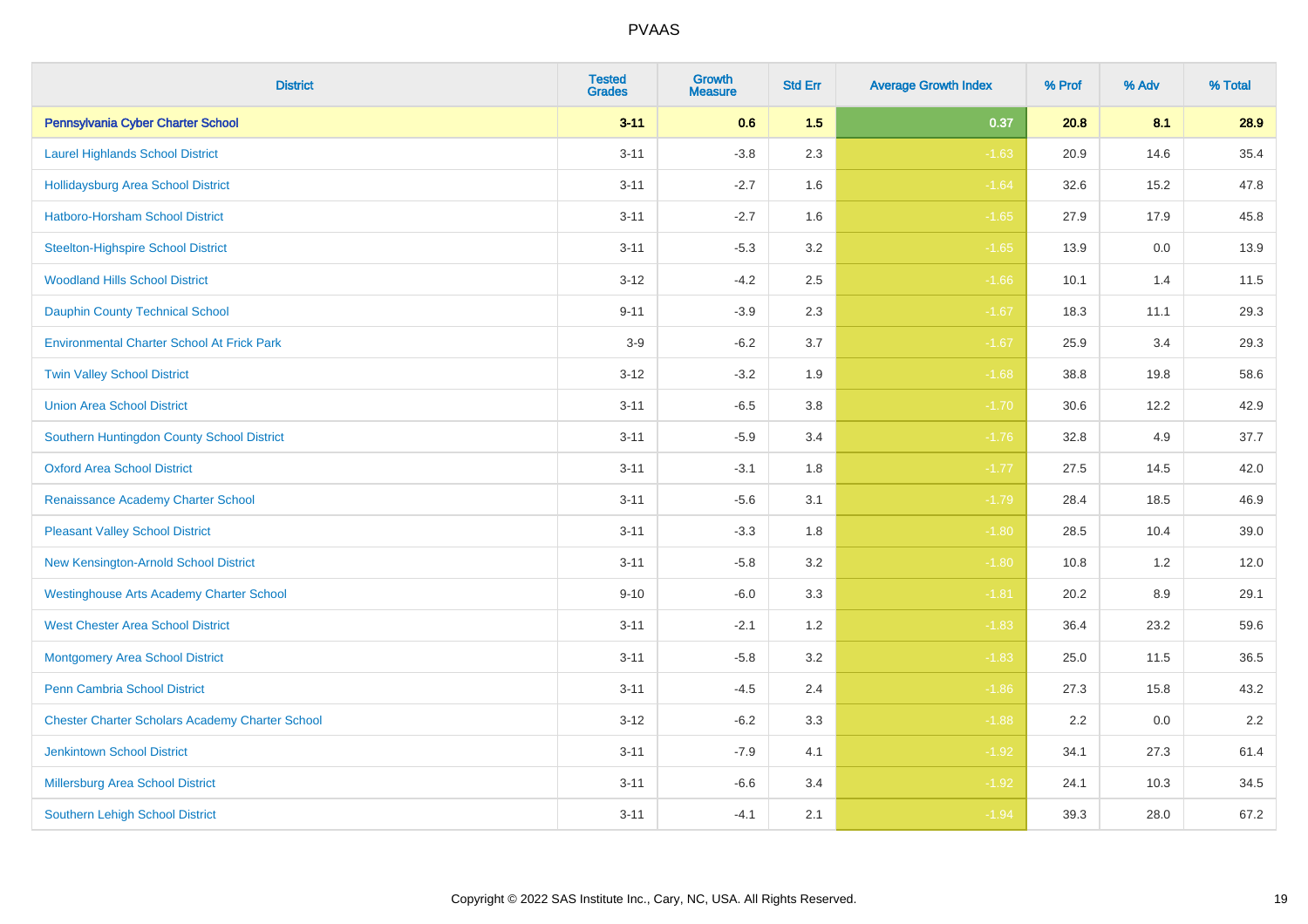| <b>District</b>                                                       | <b>Tested</b><br><b>Grades</b> | <b>Growth</b><br><b>Measure</b> | <b>Std Err</b> | <b>Average Growth Index</b> | % Prof | % Adv | % Total |
|-----------------------------------------------------------------------|--------------------------------|---------------------------------|----------------|-----------------------------|--------|-------|---------|
| Pennsylvania Cyber Charter School                                     | $3 - 11$                       | 0.6                             | 1.5            | 0.37                        | 20.8   | 8.1   | 28.9    |
| Schuylkill Haven Area School District                                 | $3 - 11$                       | $-5.3$                          | 2.7            | $-1.96$                     | 22.2   | 11.6  | 33.8    |
| <b>North East School District</b>                                     | $3 - 11$                       | $-5.3$                          | 2.7            | $-1.97$                     | 31.7   | 24.8  | 56.4    |
| <b>Titusville Area School District</b>                                | $3 - 11$                       | $-5.0$                          | 2.5            | $-1.98$                     | 26.5   | 6.8   | 33.3    |
| Lehigh Valley Academy Regional Charter School                         | $3 - 11$                       | $-5.9$                          | 3.0            | $-1.98$                     | 20.0   | 7.7   | 27.7    |
| Lincoln Leadership Academy Charter School                             | $3 - 12$                       | $-7.4$                          | 3.7            | $-1.99$                     | 6.4    | 2.1   | 8.5     |
| <b>Sto-Rox School District</b>                                        | $3 - 10$                       | $-7.0$                          | 3.5            | $-1.99$                     | 3.2    | 0.0   | 3.2     |
| <b>Kiski Area School District</b>                                     | $3 - 11$                       | $-4.0$                          | 2.0            | $-1.99$                     | 23.1   | 18.2  | 41.3    |
| <b>Bristol Borough School District</b>                                | $3 - 12$                       | $-5.9$                          | 2.9            | $-2.00$                     | 27.8   | 3.3   | 31.1    |
| Preparatory Charter School Of Mathematics, Science, Tech, And Careers | $9 - 10$                       | $-5.1$                          | 2.5            | $-2.03$                     | 6.3    | 1.4   | 7.7     |
| <b>Riverside Beaver County School District</b>                        | $3 - 11$                       | $-5.5$                          | 2.7            | $-2.03$                     | 35.8   | 23.2  | 59.0    |
| <b>Freedom Area School District</b>                                   | $3 - 11$                       | $-6.3$                          | 3.1            | $-2.04$                     | 22.9   | 8.4   | 31.3    |
| <b>Boyertown Area School District</b>                                 | $3 - 11$                       | $-2.9$                          | 1.4            | $-2.06$                     | 30.8   | 22.6  | 53.4    |
| <b>West Greene School District</b>                                    | $3 - 11$                       | $-8.1$                          | 3.9            | $-2.08$                     | 31.0   | 11.9  | 42.9    |
| <b>Wellsboro Area School District</b>                                 | $3 - 11$                       | $-6.3$                          | 3.0            | $-2.08$                     | 24.4   | 13.4  | 37.8    |
| <b>Mastery Charter School - Gratz Campus</b>                          | $7 - 10$                       | $-9.5$                          | 4.6            | $-2.09$                     | 0.0    | 3.4   | 3.4     |
| <b>East Allegheny School District</b>                                 | $3 - 11$                       | $-6.4$                          | 3.0            | $-2.11$                     | 21.0   | 7.4   | 28.4    |
| <b>West Middlesex Area School District</b>                            | $3 - 10$                       | $-7.4$                          | 3.5            | $-2.11$                     | 32.0   | 9.6   | 41.6    |
| <b>Cambria Heights School District</b>                                | $3 - 10$                       | $-6.2$                          | 2.9            | $-2.11$                     | 25.0   | 13.0  | 38.0    |
| <b>Elk Lake School District</b>                                       | $3 - 11$                       | $-6.1$                          | 2.9            | $-2.12$                     | 26.3   | 11.6  | 37.9    |
| <b>North Schuylkill School District</b>                               | $3 - 11$                       | $-4.7$                          | 2.2            | $-2.16$                     | 20.2   | 11.7  | 31.9    |
| <b>Western Beaver County School District</b>                          | $3 - 11$                       | $-9.3$                          | 4.2            | $-2.20$                     | 45.1   | 3.9   | 49.0    |
| <b>Wyoming Area School District</b>                                   | $3 - 10$                       | $-5.5$                          | 2.5            | $-2.21$                     | 32.0   | 9.6   | 41.6    |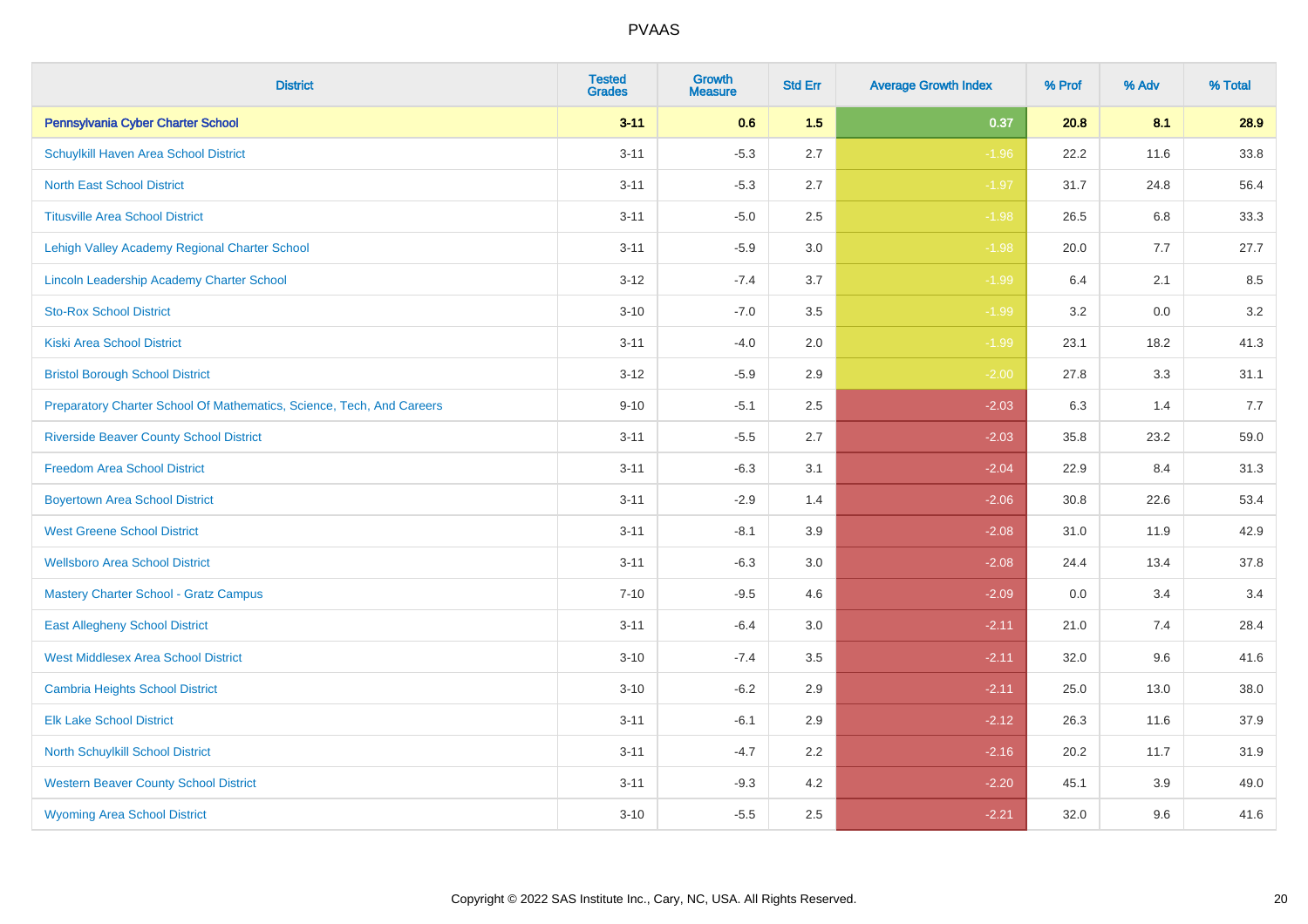| <b>District</b>                               | <b>Tested</b><br><b>Grades</b> | <b>Growth</b><br><b>Measure</b> | <b>Std Err</b> | <b>Average Growth Index</b> | % Prof | % Adv | % Total |
|-----------------------------------------------|--------------------------------|---------------------------------|----------------|-----------------------------|--------|-------|---------|
| Pennsylvania Cyber Charter School             | $3 - 11$                       | 0.6                             | 1.5            | 0.37                        | 20.8   | 8.1   | 28.9    |
| <b>Elizabeth Forward School District</b>      | $3 - 11$                       | $-5.5$                          | 2.5            | $-2.25$                     | 32.2   | 12.8  | 45.0    |
| <b>Yough School District</b>                  | $3 - 10$                       | $-6.2$                          | 2.7            | $-2.27$                     | 28.9   | 8.8   | 37.7    |
| <b>Owen J Roberts School District</b>         | $3 - 11$                       | $-3.5$                          | 1.5            | $-2.27$                     | 36.8   | 24.4  | 61.2    |
| <b>Susquenita School District</b>             | $3 - 11$                       | $-5.9$                          | 2.6            | $-2.28$                     | 30.6   | 13.9  | 44.4    |
| <b>Achievement House Charter School</b>       | $7 - 11$                       | $-8.2$                          | 3.6            | $-2.28$                     | 16.7   | 2.8   | 19.4    |
| <b>Carmichaels Area School District</b>       | $3 - 10$                       | $-7.0$                          | 3.1            | $-2.30$                     | 17.8   | 9.6   | 27.4    |
| <b>Commodore Perry School District</b>        | $3 - 11$                       | $-10.4$                         | 4.5            | $-2.30$                     | 29.4   | 5.9   | 35.3    |
| Jamestown Area School District                | $3 - 11$                       | $-9.5$                          | 4.1            | $-2.33$                     | 41.5   | 4.9   | 46.3    |
| <b>Riverside School District</b>              | $3 - 11$                       | $-6.2$                          | 2.7            | $-2.33$                     | 20.8   | 17.0  | 37.7    |
| <b>City CHS</b>                               | $10 - 11$                      | $-5.6$                          | 2.4            | $-2.34$                     | 15.9   | 1.5   | 17.4    |
| Octorara Area School District                 | $3 - 11$                       | $-7.5$                          | 3.2            | $-2.35$                     | 26.1   | 17.0  | 43.2    |
| <b>Pottsville Area School District</b>        | $3 - 12$                       | $-4.9$                          | 2.1            | $-2.36$                     | 21.8   | 7.9   | 29.6    |
| <b>Mount Pleasant Area School District</b>    | $3 - 11$                       | $-5.4$                          | 2.3            | $-2.37$                     | 33.3   | 8.7   | 42.0    |
| <b>Wyoming Valley West School District</b>    | $3 - 11$                       | $-5.5$                          | 2.3            | $-2.38$                     | 22.2   | 9.2   | 31.4    |
| <b>Redbank Valley School District</b>         | $3 - 11$                       | $-7.5$                          | 3.1            | $-2.41$                     | 12.4   | 10.6  | 23.1    |
| <b>Forbes Road School District</b>            | $3 - 11$                       | $-11.5$                         | 4.7            | $-2.43$                     | 23.1   | 10.3  | 33.3    |
| Pocono Mountain School District               | $3 - 12$                       | $-4.3$                          | 1.8            | $-2.43$                     | 35.5   | 17.1  | 52.6    |
| Perseus House Charter School Of Excellence    | $6 - 11$                       | $-6.4$                          | 2.6            | $-2.50$                     | 0.9    | 0.0   | 0.9     |
| <b>Columbia-Montour AVTS</b>                  | $9 - 10$                       | $-7.1$                          | 2.8            | $-2.52$                     | 19.5   | 3.2   | 22.7    |
| <b>Antietam School District</b>               | $3 - 10$                       | $-9.5$                          | 3.7            | $-2.57$                     | 20.9   | 1.5   | 22.4    |
| <b>Greater Nanticoke Area School District</b> | $3 - 12$                       | $-6.8$                          | 2.6            | $-2.58$                     | 15.2   | 8.9   | 24.1    |
| Catasauqua Area School District               | $3 - 12$                       | $-7.3$                          | 2.8            | $-2.58$                     | 27.1   | 11.2  | 38.3    |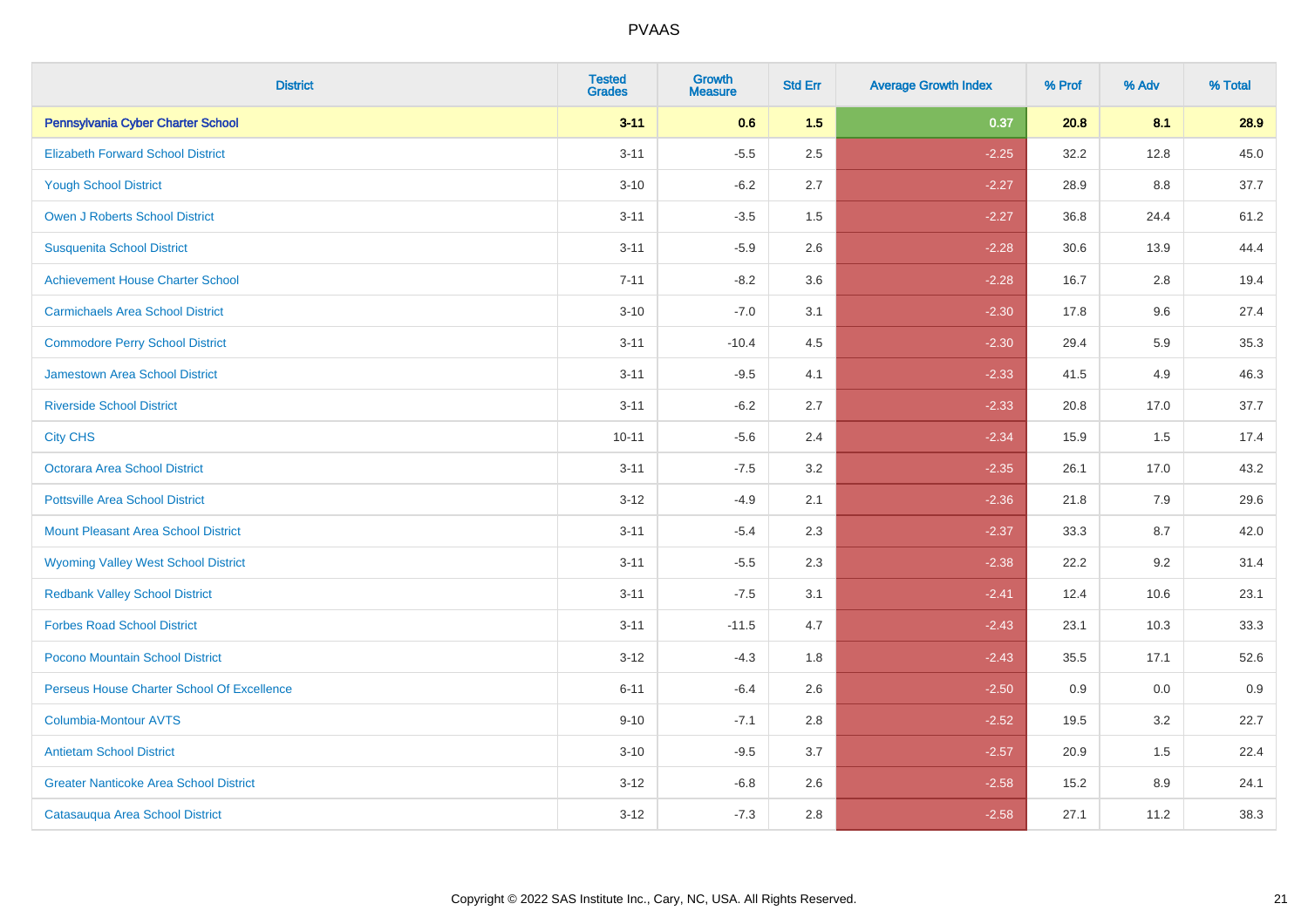| <b>District</b>                                | <b>Tested</b><br><b>Grades</b> | <b>Growth</b><br><b>Measure</b> | <b>Std Err</b> | <b>Average Growth Index</b> | % Prof | % Adv   | % Total |
|------------------------------------------------|--------------------------------|---------------------------------|----------------|-----------------------------|--------|---------|---------|
| Pennsylvania Cyber Charter School              | $3 - 11$                       | 0.6                             | 1.5            | 0.37                        | 20.8   | 8.1     | 28.9    |
| <b>Union City Area School District</b>         | $3 - 12$                       | $-8.7$                          | 3.3            | $-2.59$                     | 29.7   | 10.9    | 40.6    |
| <b>Bethel Park School District</b>             | $3 - 11$                       | $-4.4$                          | 1.7            | $-2.62$                     | 40.1   | 27.3    | 67.4    |
| <b>Richland School District</b>                | $3 - 11$                       | $-6.9$                          | 2.6            | $-2.63$                     | 40.1   | 20.9    | 61.0    |
| <b>Turkeyfoot Valley Area School District</b>  | $3 - 12$                       | $-15.4$                         | 5.8            | $-2.66$                     | 3.8    | 3.8     | 7.6     |
| <b>Connellsville Area School District</b>      | $3 - 11$                       | $-5.3$                          | 2.0            | $-2.67$                     | 24.2   | $5.0\,$ | 29.1    |
| <b>Blairsville-Saltsburg School District</b>   | $3 - 11$                       | $-7.5$                          | 2.8            | $-2.67$                     | 20.1   | 8.2     | 28.3    |
| <b>Lawrence County CTC</b>                     | $10 - 11$                      | $-9.8$                          | 3.7            | $-2.68$                     | 7.3    | 0.0     | 7.3     |
| <b>Avonworth School District</b>               | $3 - 10$                       | $-6.2$                          | 2.3            | $-2.68$                     | 35.9   | 14.1    | 50.0    |
| <b>Governor Mifflin School District</b>        | $3 - 11$                       | $-4.4$                          | 1.6            | $-2.69$                     | 30.3   | 7.7     | 38.0    |
| <b>Eastern York School District</b>            | $3 - 11$                       | $-6.2$                          | 2.3            | $-2.70$                     | 27.8   | 18.5    | 46.4    |
| La Academia Partnership Charter School         | $6 - 11$                       | $-15.5$                         | 5.7            | $-2.70$                     | 2.3    | 0.0     | 2.3     |
| Karns City Area School District                | $3 - 11$                       | $-7.2$                          | 2.6            | $-2.71$                     | 26.4   | 20.8    | 47.2    |
| Selinsgrove Area School District               | $3 - 12$                       | $-5.7$                          | 2.1            | $-2.74$                     | 25.4   | 13.9    | 39.2    |
| <b>Clarion-Limestone Area School District</b>  | $3 - 12$                       | $-10.0$                         | 3.6            | $-2.76$                     | 28.3   | 20.0    | 48.3    |
| <b>Pottsgrove School District</b>              | $3 - 11$                       | $-5.5$                          | 2.0            | $-2.78$                     | 28.6   | 10.3    | 38.8    |
| <b>Quakertown Community School District</b>    | $3 - 12$                       | $-4.3$                          | 1.5            | $-2.79$                     | 33.8   | 20.1    | 53.8    |
| <b>Sharon City School District</b>             | $3 - 11$                       | $-6.5$                          | 2.3            | $-2.79$                     | 13.1   | 5.0     | 18.1    |
| <b>Innovative Arts Academy Charter School</b>  | $6 - 11$                       | $-7.2$                          | 2.5            | $-2.83$                     | 2.0    | 0.0     | 2.0     |
| Southern Columbia Area School District         | $3 - 11$                       | $-8.5$                          | 3.0            | $-2.83$                     | 30.5   | 12.8    | 43.3    |
| <b>Berwick Area School District</b>            | $3 - 11$                       | $-6.9$                          | 2.4            | $-2.84$                     | 22.3   | 11.5    | 33.8    |
| Mifflinburg Area School District               | $3 - 11$                       | $-6.0$                          | 2.1            | $-2.87$                     | 32.7   | 13.3    | 46.0    |
| <b>Carbon Career &amp; Technical Institute</b> | $9 - 11$                       | $-9.3$                          | 3.2            | $-2.92$                     | 19.6   | 2.2     | 21.7    |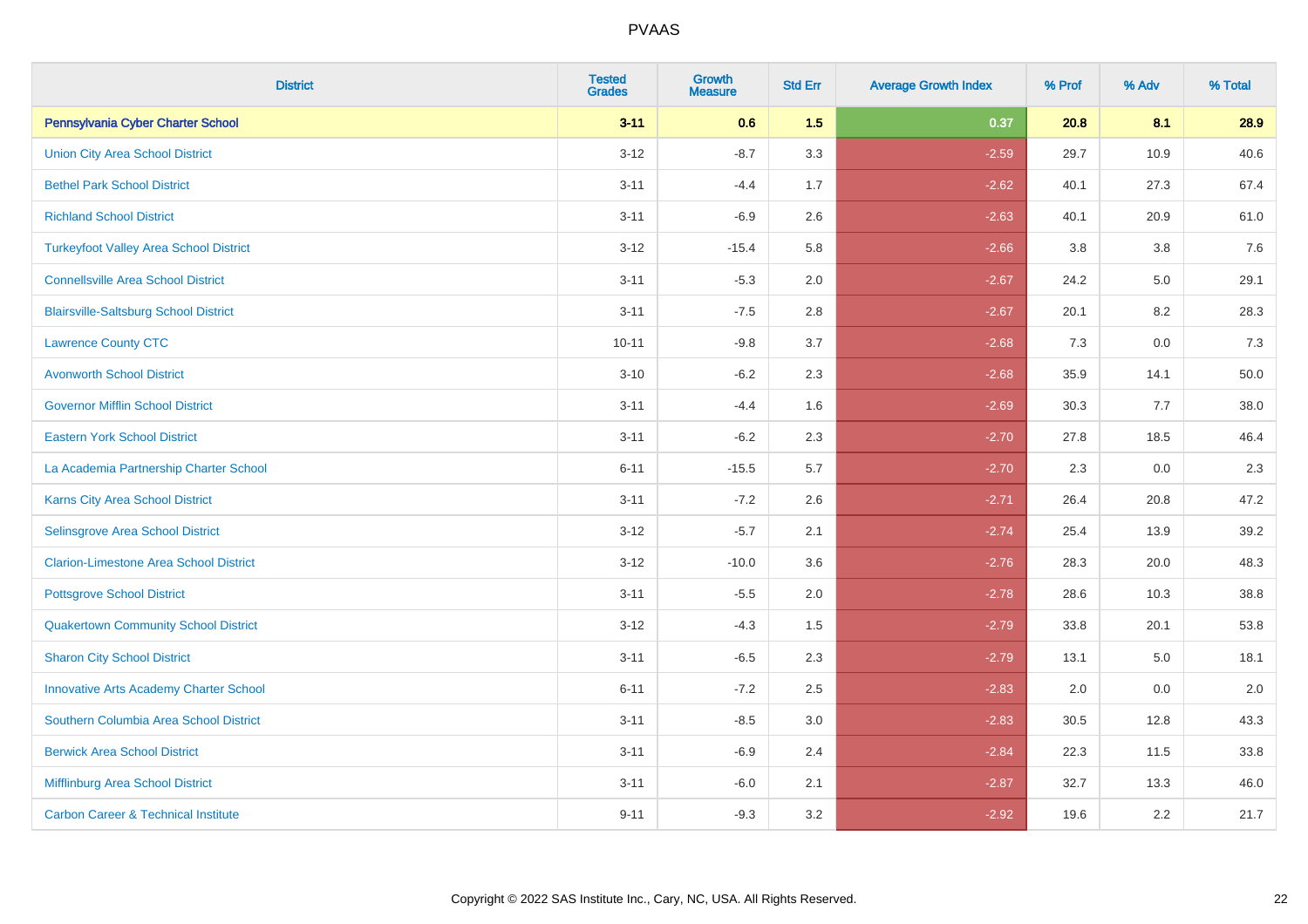| <b>District</b>                           | <b>Tested</b><br><b>Grades</b> | <b>Growth</b><br><b>Measure</b> | <b>Std Err</b> | <b>Average Growth Index</b> | % Prof | % Adv   | % Total |
|-------------------------------------------|--------------------------------|---------------------------------|----------------|-----------------------------|--------|---------|---------|
| Pennsylvania Cyber Charter School         | $3 - 11$                       | 0.6                             | 1.5            | 0.37                        | 20.8   | 8.1     | 28.9    |
| <b>Baldwin-Whitehall School District</b>  | $3 - 11$                       | $-5.5$                          | 1.9            | $-2.93$                     | 32.0   | 14.7    | 46.7    |
| <b>Montour School District</b>            | $3 - 11$                       | $-6.1$                          | 2.1            | $-2.95$                     | 31.8   | 23.6    | 55.3    |
| <b>Carlisle Area School District</b>      | $3 - 11$                       | $-5.2$                          | 1.7            | $-2.99$                     | 28.0   | 19.3    | 47.3    |
| <b>Corry Area School District</b>         | $3 - 11$                       | $-6.8$                          | 2.3            | $-3.01$                     | 24.0   | 8.8     | 32.8    |
| <b>Gettysburg Area School District</b>    | $3 - 11$                       | $-6.0$                          | 2.0            | $-3.02$                     | 28.8   | 19.6    | 48.5    |
| Boys Latin Of Philadelphia Charter School | $6 - 12$                       | $-8.0$                          | 2.7            | $-3.02$                     | 1.4    | 0.0     | 1.4     |
| Imhotep Institute Charter High School     | $9 - 11$                       | $-17.6$                         | 5.8            | $-3.03$                     | 15.4   | 0.0     | 15.4    |
| <b>Greensburg Salem School District</b>   | $3 - 11$                       | $-6.9$                          | 2.2            | $-3.06$                     | 30.3   | 13.3    | 43.6    |
| California Area School District           | $3 - 10$                       | $-13.7$                         | 4.5            | $-3.06$                     | 41.7   | 16.7    | 58.3    |
| Jefferson-Morgan School District          | $3 - 10$                       | $-12.0$                         | 3.9            | $-3.09$                     | 28.6   | 6.1     | 34.7    |
| <b>Erie City School District</b>          | $3 - 12$                       | $-4.5$                          | 1.4            | $-3.09$                     | 13.4   | 6.7     | 20.1    |
| <b>Hanover Area School District</b>       | $3 - 11$                       | $-14.7$                         | 4.7            | $-3.13$                     | 12.1   | $3.0\,$ | 15.2    |
| <b>Wissahickon School District</b>        | $3 - 10$                       | $-5.3$                          | 1.7            | $-3.14$                     | 27.5   | 29.0    | 56.6    |
| <b>Keystone Oaks School District</b>      | $3 - 11$                       | $-7.2$                          | 2.3            | $-3.14$                     | 30.0   | 11.1    | 41.0    |
| <b>Somerset Area School District</b>      | $3 - 11$                       | $-7.6$                          | 2.4            | $-3.17$                     | 21.0   | 14.5    | 35.5    |
| <b>Parkland School District</b>           | $3 - 11$                       | $-3.7$                          | 1.2            | $-3.17$                     | 31.4   | 30.6    | 62.0    |
| <b>Montoursville Area School District</b> | $3 - 12$                       | $-8.4$                          | 2.6            | $-3.17$                     | 38.8   | 18.2    | 57.0    |
| <b>Canon-Mcmillan School District</b>     | $3 - 11$                       | $-5.0$                          | 1.5            | $-3.25$                     | 30.8   | 28.5    | 59.3    |
| <b>Riverview School District</b>          | $3 - 11$                       | $-13.0$                         | 4.0            | $-3.29$                     | 43.1   | 7.8     | 51.0    |
| Lackawanna Trail School District          | $3 - 10$                       | $-11.0$                         | 3.3            | $-3.35$                     | 13.1   | 18.0    | 31.2    |
| East Stroudsburg Area School District     | $3 - 11$                       | $-4.9$                          | 1.4            | $-3.38$                     | 22.7   | 12.5    | 35.2    |
| <b>Mount Carmel Area School District</b>  | $3 - 11$                       | $-7.9$                          | 2.3            | $-3.38$                     | 18.2   | 4.4     | 22.6    |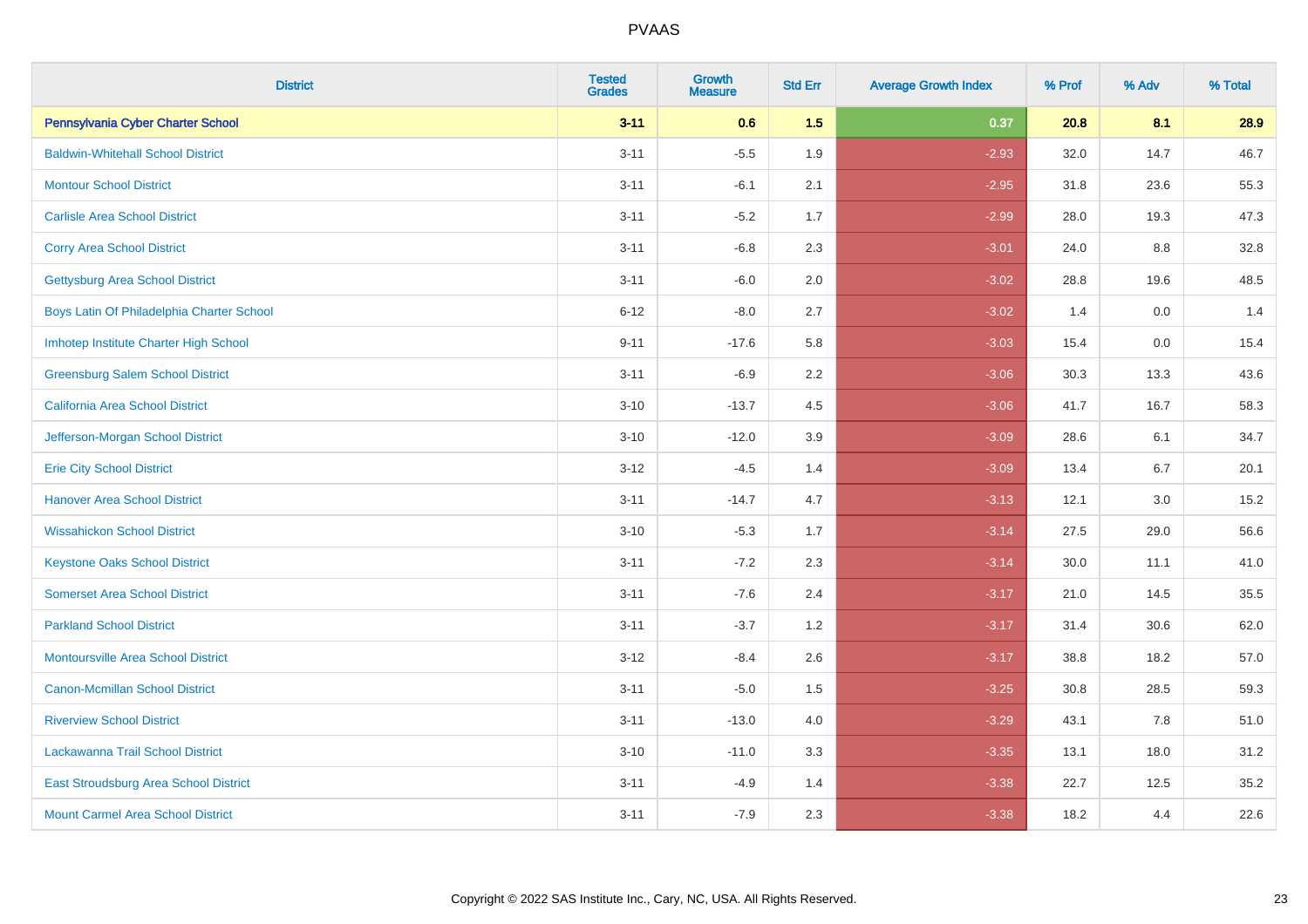| <b>District</b>                           | <b>Tested</b><br><b>Grades</b> | <b>Growth</b><br><b>Measure</b> | <b>Std Err</b> | <b>Average Growth Index</b> | % Prof | % Adv | % Total |
|-------------------------------------------|--------------------------------|---------------------------------|----------------|-----------------------------|--------|-------|---------|
| Pennsylvania Cyber Charter School         | $3 - 11$                       | 0.6                             | 1.5            | 0.37                        | 20.8   | 8.1   | 28.9    |
| <b>Shikellamy School District</b>         | $3 - 10$                       | $-8.3$                          | 2.4            | $-3.42$                     | 20.8   | 18.5  | 39.2    |
| <b>Ligonier Valley School District</b>    | $3 - 11$                       | $-10.8$                         | 3.1            | $-3.43$                     | 34.1   | 5.8   | 39.9    |
| <b>South Park School District</b>         | $3 - 11$                       | $-8.8$                          | 2.5            | $-3.46$                     | 28.1   | 17.0  | 45.2    |
| <b>Burgettstown Area School District</b>  | $3 - 11$                       | $-11.2$                         | 3.2            | $-3.46$                     | 16.0   | 2.7   | 18.7    |
| Mechanicsburg Area School District        | $3 - 11$                       | $-5.7$                          | 1.6            | $-3.48$                     | 35.1   | 16.0  | 51.2    |
| Morrisville Borough School District       | $3 - 11$                       | $-13.1$                         | 3.7            | $-3.52$                     | 4.9    | 1.6   | 6.6     |
| <b>West York Area School District</b>     | $3 - 12$                       | $-9.8$                          | 2.7            | $-3.57$                     | 21.9   | 10.9  | 32.8    |
| <b>Old Forge School District</b>          | $3 - 12$                       | $-11.3$                         | 3.1            | $-3.62$                     | 28.6   | 13.2  | 41.8    |
| <b>Shade-Central City School District</b> | $3 - 11$                       | $-14.6$                         | 4.0            | $-3.68$                     | 9.6    | 0.0   | 9.6     |
| Jefferson County-Dubois AVTS              | $9 - 11$                       | $-11.7$                         | 3.1            | $-3.72$                     | 17.6   | 2.8   | 20.4    |
| <b>Pittston Area School District</b>      | $3 - 11$                       | $-8.2$                          | 2.2            | $-3.75$                     | 26.7   | 14.8  | 41.5    |
| <b>Mohawk Area School District</b>        | $3 - 11$                       | $-10.5$                         | 2.8            | $-3.75$                     | 35.1   | 10.6  | 45.7    |
| <b>Grove City Area School District</b>    | $3 - 12$                       | $-8.8$                          | 2.3            | $-3.89$                     | 25.6   | 16.4  | 42.0    |
| <b>Tacony Academy Charter School</b>      | $3 - 11$                       | $-12.9$                         | 3.3            | $-3.90$                     | 8.6    | 1.4   | 10.0    |
| <b>Bethlehem Area School District</b>     | $3 - 11$                       | $-4.5$                          | 1.1            | $-3.91$                     | 20.4   | 11.3  | 31.7    |
| <b>Tussey Mountain School District</b>    | $3 - 12$                       | $-13.0$                         | 3.3            | $-3.93$                     | 11.1   | 3.2   | 14.3    |
| <b>Windber Area School District</b>       | $3 - 11$                       | $-11.9$                         | 3.0            | $-3.94$                     | 41.0   | 10.3  | 51.3    |
| <b>Plum Borough School District</b>       | $3 - 11$                       | $-9.4$                          | 2.4            | $-3.98$                     | 32.9   | 27.4  | 60.4    |
| <b>Ellwood City Area School District</b>  | $3 - 11$                       | $-12.5$                         | 3.1            | $-4.00$                     | 26.7   | 8.7   | 35.4    |
| <b>Deer Lakes School District</b>         | $3 - 11$                       | $-10.0$                         | 2.5            | $-4.02$                     | 27.7   | 9.9   | 37.6    |
| <b>Southmoreland School District</b>      | $3 - 11$                       | $-12.5$                         | 3.1            | $-4.04$                     | 33.3   | 15.5  | 48.8    |
| <b>Milton Area School District</b>        | $3 - 11$                       | $-10.1$                         | 2.5            | $-4.04$                     | 23.0   | 11.3  | 34.2    |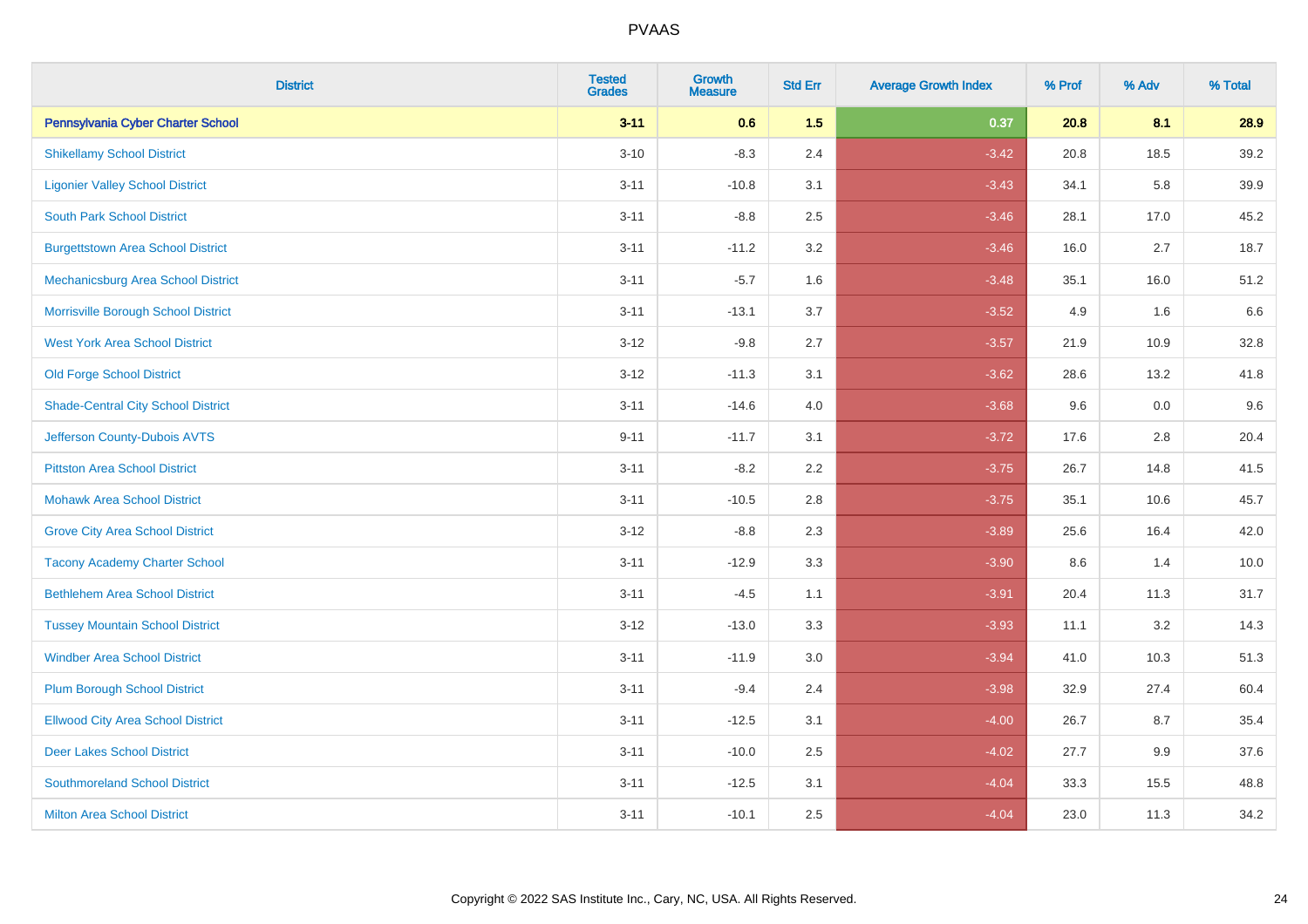| <b>District</b>                               | <b>Tested</b><br><b>Grades</b> | Growth<br>Measure | <b>Std Err</b> | <b>Average Growth Index</b> | % Prof | % Adv   | % Total |
|-----------------------------------------------|--------------------------------|-------------------|----------------|-----------------------------|--------|---------|---------|
| Pennsylvania Cyber Charter School             | $3 - 11$                       | 0.6               | 1.5            | 0.37                        | 20.8   | 8.1     | 28.9    |
| <b>Scranton School District</b>               | $3 - 12$                       | $-10.1$           | 2.5            | $-4.04$                     | 20.0   | 7.7     | 27.7    |
| <b>Mcguffey School District</b>               | $3 - 11$                       | $-12.1$           | 3.0            | $-4.06$                     | 12.8   | 5.9     | 18.6    |
| <b>Moniteau School District</b>               | $3 - 11$                       | $-11.8$           | 2.9            | $-4.07$                     | 22.6   | 5.0     | 27.6    |
| <b>Mid Valley School District</b>             | $3 - 10$                       | $-11.1$           | 2.7            | $-4.07$                     | 28.3   | 8.1     | 36.4    |
| <b>Panther Valley School District</b>         | $3 - 12$                       | $-13.3$           | 3.2            | $-4.10$                     | 31.5   | 4.1     | 35.6    |
| <b>Williamsburg Community School District</b> | $3 - 11$                       | $-16.9$           | 4.1            | $-4.14$                     | 22.4   | 0.0     | 22.4    |
| <b>Central Fulton School District</b>         | $3 - 11$                       | $-13.3$           | 3.2            | $-4.20$                     | 18.1   | 9.7     | 27.8    |
| <b>Chartiers Valley School District</b>       | $3 - 11$                       | $-9.1$            | 2.1            | $-4.23$                     | 20.7   | 17.4    | 38.0    |
| <b>Central Dauphin School District</b>        | $3 - 11$                       | $-5.2$            | 1.2            | $-4.24$                     | 29.3   | 8.7     | 38.0    |
| <b>Interboro School District</b>              | $3 - 12$                       | $-8.4$            | 2.0            | $-4.27$                     | 27.6   | 6.4     | 34.1    |
| <b>Big Spring School District</b>             | $3 - 11$                       | $-9.8$            | 2.3            | $-4.32$                     | 23.6   | 12.9    | 36.5    |
| <b>General Mclane School District</b>         | $3 - 11$                       | $-10.7$           | 2.4            | $-4.40$                     | 34.0   | 15.6    | 49.6    |
| <b>Chambersburg Area School District</b>      | $3 - 11$                       | $-5.6$            | 1.3            | $-4.42$                     | 24.2   | 15.2    | 39.4    |
| <b>Greenville Area School District</b>        | $3 - 11$                       | $-13.2$           | 3.0            | $-4.45$                     | 32.1   | 4.6     | 36.7    |
| Jim Thorpe Area School District               | $3 - 11$                       | $-10.9$           | 2.4            | $-4.48$                     | 19.5   | $6.0\,$ | 25.5    |
| <b>Hanover Public School District</b>         | $3 - 11$                       | $-12.4$           | 2.7            | $-4.50$                     | 22.7   | $6.2\,$ | 28.9    |
| <b>Northwestern School District</b>           | $3 - 11$                       | $-14.6$           | 3.2            | $-4.51$                     | 32.5   | 13.7    | 46.2    |
| <b>Dunmore School District</b>                | $3 - 11$                       | $-12.2$           | 2.7            | $-4.51$                     | 15.0   | 5.3     | 20.4    |
| <b>Derry Area School District</b>             | $3 - 11$                       | $-11.8$           | 2.6            | $-4.53$                     | 34.8   | 6.1     | 40.9    |
| <b>Fannett-Metal School District</b>          | $3 - 11$                       | $-22.3$           | 4.8            | $-4.65$                     | 16.4   | 6.6     | 23.0    |
| <b>Neshannock Township School District</b>    | $3 - 10$                       | $-12.5$           | 2.7            | $-4.73$                     | 29.0   | 13.0    | 42.0    |
| <b>Girard School District</b>                 | $3 - 11$                       | $-12.3$           | 2.6            | $-4.76$                     | 29.7   | 18.9    | 48.6    |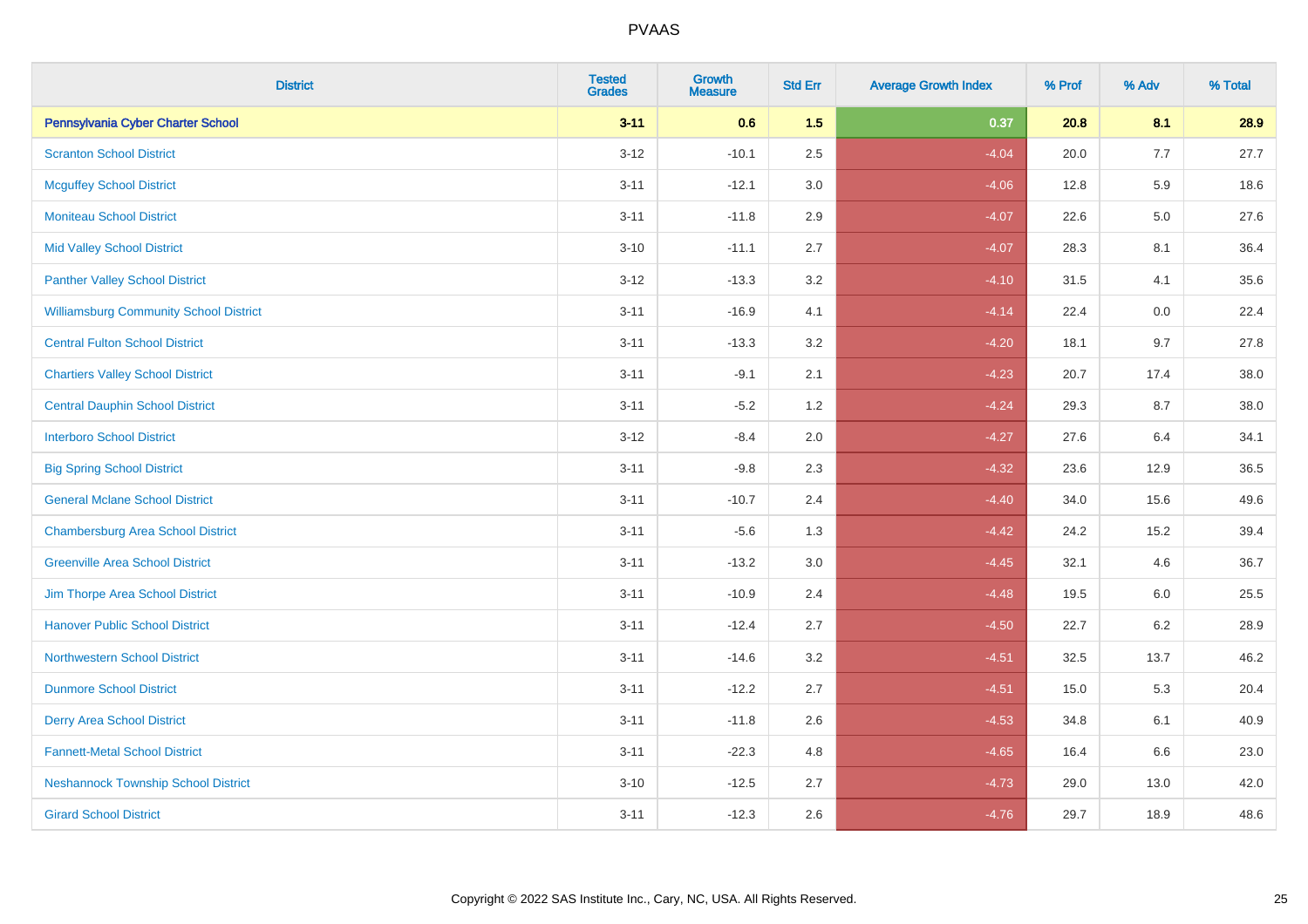| <b>District</b>                                    | <b>Tested</b><br><b>Grades</b> | <b>Growth</b><br><b>Measure</b> | <b>Std Err</b> | <b>Average Growth Index</b> | % Prof | % Adv   | % Total |
|----------------------------------------------------|--------------------------------|---------------------------------|----------------|-----------------------------|--------|---------|---------|
| Pennsylvania Cyber Charter School                  | $3 - 11$                       | 0.6                             | 1.5            | 0.37                        | 20.8   | 8.1     | 28.9    |
| Lehigh Valley Charter High School For The Arts     | $9 - 10$                       | $-11.8$                         | 2.5            | $-4.76$                     | 28.9   | 5.7     | 34.6    |
| <b>West Mifflin Area School District</b>           | $3 - 12$                       | $-11.9$                         | 2.5            | $-4.77$                     | 15.9   | 4.0     | 19.9    |
| <b>Chartiers-Houston School District</b>           | $3 - 10$                       | $-16.5$                         | 3.5            | $-4.79$                     | 26.3   | $6.6\,$ | 32.9    |
| <b>Executive Education Academy Charter School</b>  | $3 - 10$                       | $-14.6$                         | 3.0            | $-4.81$                     | 8.5    | 1.2     | 9.8     |
| <b>Trinity Area School District</b>                | $3 - 11$                       | $-8.7$                          | 1.8            | $-4.87$                     | 20.9   | $9.8\,$ | 30.8    |
| Meyersdale Area School District                    | $3 - 11$                       | $-16.1$                         | 3.3            | $-4.94$                     | 20.3   | 5.8     | 26.1    |
| <b>East Lycoming School District</b>               | $3 - 11$                       | $-10.9$                         | 2.1            | $-5.08$                     | 22.5   | 8.2     | 30.8    |
| <b>Wilkes-Barre Area School District</b>           | $3 - 11$                       | $-12.4$                         | 2.4            | $-5.18$                     | 14.2   | 3.7     | 17.9    |
| <b>Bristol Township School District</b>            | $3 - 11$                       | $-7.4$                          | 1.4            | $-5.32$                     | 13.8   | 4.6     | 18.4    |
| Philadelphia Academy Charter School                | $3 - 11$                       | $-14.7$                         | 2.7            | $-5.42$                     | 21.6   | 3.9     | 25.5    |
| <b>Washington School District</b>                  | $3 - 11$                       | $-15.9$                         | 2.9            | $-5.44$                     | 12.9   | 1.7     | 14.7    |
| <b>Lincoln Park Performing Arts Charter School</b> | $7 - 11$                       | $-14.9$                         | 2.7            | $-5.45$                     | 39.3   | $8.9\,$ | 48.2    |
| <b>Frazier School District</b>                     | $3 - 11$                       | $-18.9$                         | 3.4            | $-5.49$                     | 18.3   | 1.4     | 19.7    |
| <b>Aliquippa School District</b>                   | $3 - 11$                       | $-20.0$                         | 3.6            | $-5.54$                     | 1.7    | 0.0     | 1.7     |
| <b>Central Cambria School District</b>             | $3 - 11$                       | $-12.7$                         | 2.3            | $-5.61$                     | 19.4   | 7.4     | 26.9    |
| <b>Coatesville Area School District</b>            | $3 - 11$                       | $-9.5$                          | 1.6            | $-5.81$                     | 12.8   | 3.3     | 16.2    |
| <b>New Castle Area School District</b>             | $3 - 12$                       | $-13.6$                         | 2.3            | $-5.99$                     | 17.6   | 2.0     | 19.5    |
| <b>Kennett Consolidated School District</b>        | $3 - 11$                       | $-10.4$                         | 1.7            | $-6.27$                     | 28.7   | 14.0    | 42.7    |
| <b>Big Beaver Falls Area School District</b>       | $3 - 11$                       | $-17.9$                         | 2.8            | $-6.27$                     | 9.4    | 2.8     | 12.2    |
| <b>Hempfield Area School District</b>              | $3 - 12$                       | $-10.2$                         | 1.6            | $-6.37$                     | 28.1   | 19.2    | 47.3    |
| <b>York Co School Of Technology</b>                | $9 - 12$                       | $-10.9$                         | 1.6            | $-6.79$                     | 22.6   | 4.0     | 26.6    |
| <b>Greater Latrobe School District</b>             | $3 - 11$                       | $-14.1$                         | 2.0            | $-7.14$                     | 41.0   | 12.6    | 53.6    |